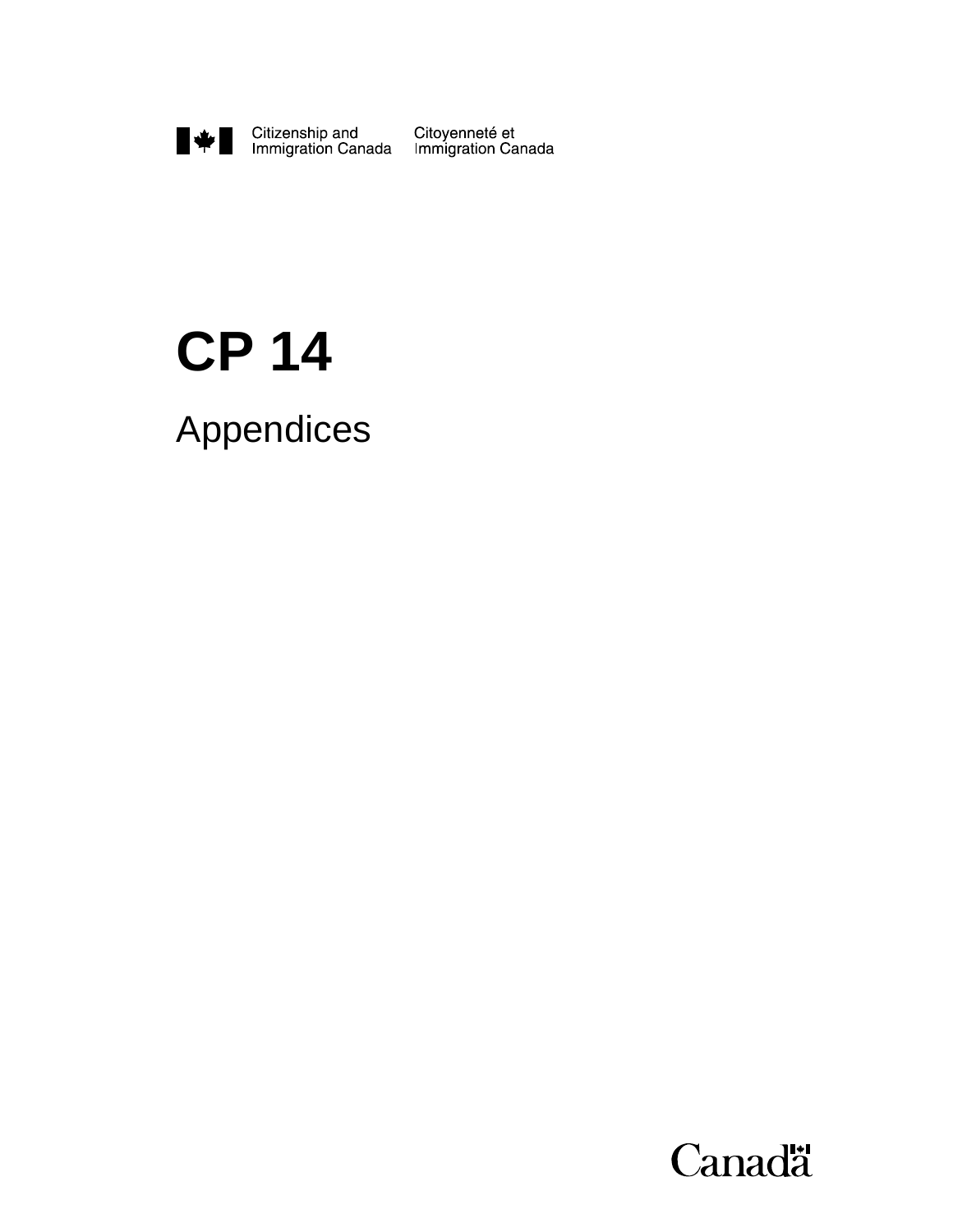|                     | Acquisition of British su                                                                 | bject status and Canadian citizenship, May 22, 1868 to present |                                                                                                    |                                                   |                                      |
|---------------------|-------------------------------------------------------------------------------------------|----------------------------------------------------------------|----------------------------------------------------------------------------------------------------|---------------------------------------------------|--------------------------------------|
|                     | Naturalization Act<br>May 22, 1868                                                        | January 1, 1915<br>Imperial Act                                | January 15, 1932<br>Amendments,<br>Imperial Act                                                    | ship Act, January<br>Canadian Citizen-<br>1, 1947 | February 15, 1977<br>Citizenship Act |
| <b>Adult</b><br>Men |                                                                                           | Responsible for his own actions                                |                                                                                                    |                                                   |                                      |
| women<br>Single     |                                                                                           | Responsible for her own actions                                |                                                                                                    |                                                   |                                      |
| Married<br>women    | Marriage<br>Upon and During                                                               |                                                                | <b>Upon Marriage</b>                                                                               | Responsible for her actions                       |                                      |
|                     | becomes a British Subject if her husband is, or becomes a British<br>Subject              |                                                                | her husband is a<br>British Subject if<br><b>British Subject</b><br>becomes a<br>٠                 |                                                   |                                      |
|                     | becomes an alien if her husband is                                                        | or becomes an alien                                            | alien only if she<br>automatically<br>becomes an<br>acquires her<br>husband's<br>nationality       |                                                   |                                      |
|                     | (the wife of a British Subject is a British Subject; the wife of an alien<br>is an alien) |                                                                | During Marriage                                                                                    |                                                   |                                      |
|                     |                                                                                           |                                                                | she must apply<br>for British<br>British Subject,<br>if her husband<br>Subject status<br>becomes a |                                                   |                                      |

**APPENDIX A**

**APPENDIX A**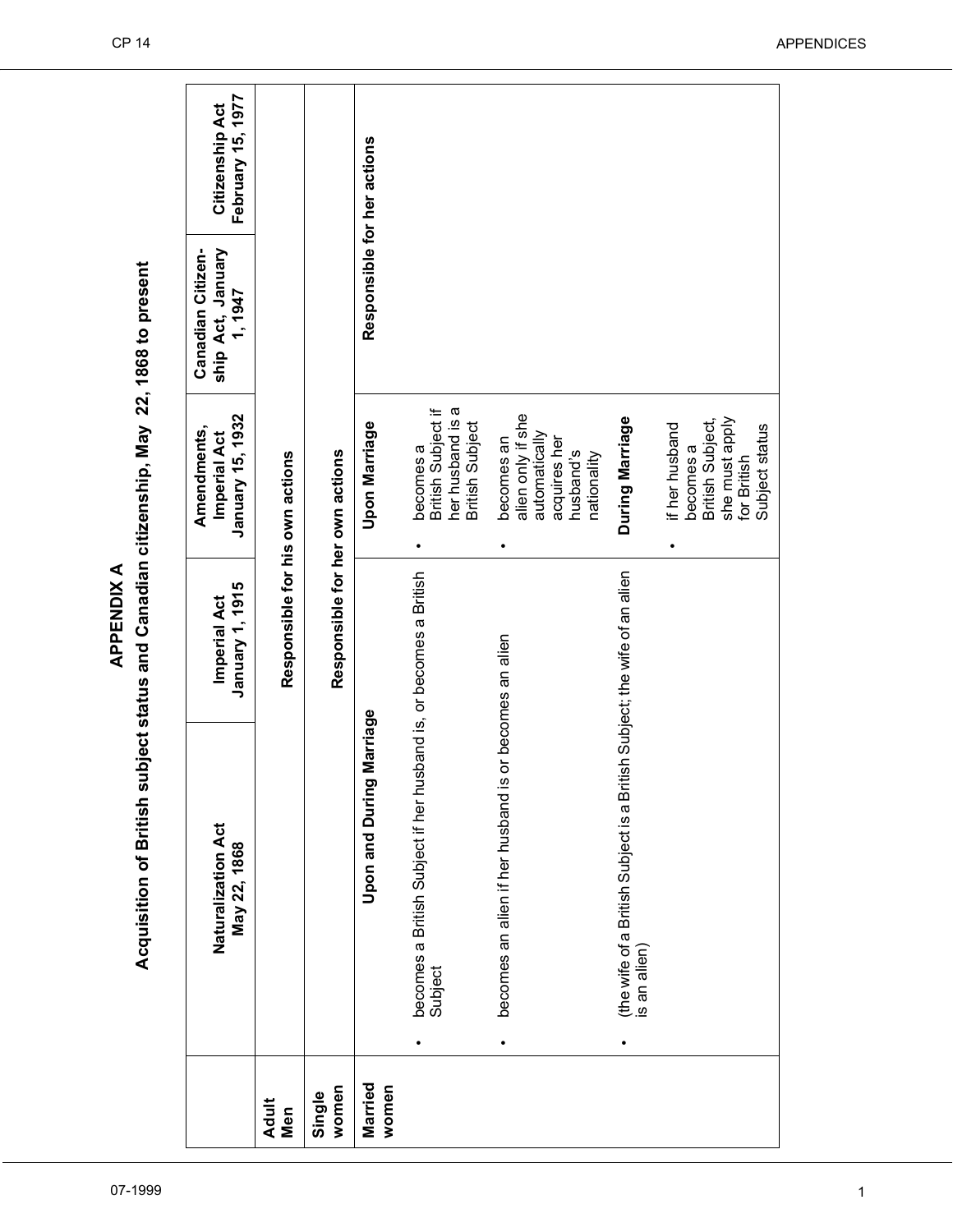| Naturalization Act<br>May 22, 1868                                                                                                                                                                                                                    | January 1, 1915<br><b>Imperial Act</b>                                                                                                                                                                                                                                 | January 15, 1932<br>Amendments,<br>Imperial Act                                                                                                                                                                                            | Canadian Citizen-<br>ship Act, January<br>1, 1947 | February 15, 1977<br>Citizenship Act        |
|-------------------------------------------------------------------------------------------------------------------------------------------------------------------------------------------------------------------------------------------------------|------------------------------------------------------------------------------------------------------------------------------------------------------------------------------------------------------------------------------------------------------------------------|--------------------------------------------------------------------------------------------------------------------------------------------------------------------------------------------------------------------------------------------|---------------------------------------------------|---------------------------------------------|
|                                                                                                                                                                                                                                                       |                                                                                                                                                                                                                                                                        | British Subject if<br>new nationality<br>ceases to be a<br>her husband's<br>if her husband<br>she automati-<br>cally acquires<br>becomes an<br>alien, she                                                                                  |                                                   |                                             |
| had lived with the natural parent. The minor's<br>Automatically deemed to be included on the<br>and<br>responsible parent's certificate if the minor<br>name did not actually appear on the certifi-<br>was in Canada before January 1, 1915<br>cate. | at the time of applica-<br>living with that parent<br>parent's certificate at<br>cate, if the minor was<br>naturalization certifi-<br>responsible parent's<br>tion. The minor's<br>included on the<br>name could be<br>Automatically<br>added to that<br>a later date. | parent may apply<br>the responsible<br>for the minor                                                                                                                                                                                       | may apply for<br>either parent<br>the minor       | may apply for<br>either parent<br>the minor |
|                                                                                                                                                                                                                                                       |                                                                                                                                                                                                                                                                        | parent is natural-<br>same time as the<br>the minor ceases<br>country and if the<br>to be a Canadian<br>minor is natural-<br>ized in another<br>zed in another<br>country at the<br>citizen if the<br>responsible<br>responsible<br>parent | no loss of Cana-<br>dian citizenship              | Canadian citi-<br>no loss of<br>zenship     |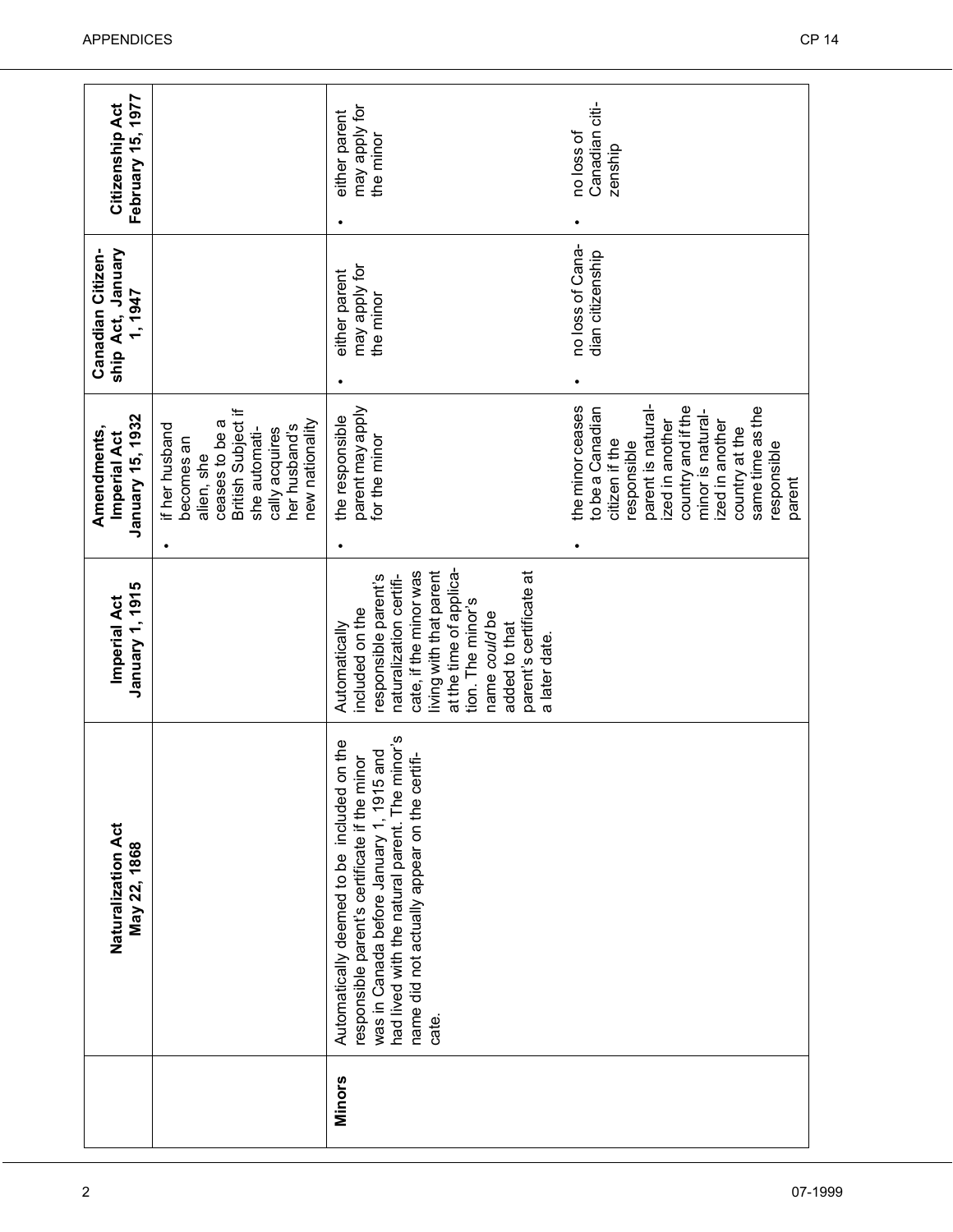|                            | Naturalization Act<br>May 22, 1868                                                                                                                                              | January 1, 1915<br>Imperial Act                       | January 15, 1932<br>Amendments,<br>Imperial Act | ship Act, January<br>Canadian Citizen-<br>1, 1947                                              | February 15, 1977<br>Citizenship Act      |
|----------------------------|---------------------------------------------------------------------------------------------------------------------------------------------------------------------------------|-------------------------------------------------------|-------------------------------------------------|------------------------------------------------------------------------------------------------|-------------------------------------------|
|                            | The minor ceased to be a British Subject at the same time as the responsible parent only if the minor became such a<br>isible parent.<br>citizen at the same time as the respon |                                                       |                                                 |                                                                                                |                                           |
| majority<br>Age of         |                                                                                                                                                                                 | $\overline{2}$                                        |                                                 |                                                                                                | $\frac{8}{1}$                             |
| Disability                 | Married women, minors, lunatics, idiots (language used in Acts)                                                                                                                 |                                                       |                                                 | Minors, lunatics,<br>idiots (language<br>used in Act)                                          | Minors, mentally<br>challenged            |
| Deriva-<br>claim<br>tive   | Born in wedlock                                                                                                                                                                 | Born in wedlock                                       |                                                 | Born in wedlock -<br>father                                                                    | Born in wedlock-<br>either parent         |
|                            | through father only. Plural generation<br>born abroad.<br>$\bullet$                                                                                                             | through father only. First generation<br>abroad only. |                                                 | Born out of wedlock<br>- mother                                                                | wedlock - either<br>Born out of<br>parent |
|                            |                                                                                                                                                                                 | Born out of wedlock                                   |                                                 |                                                                                                |                                           |
|                            | no claim, but minor may be a British Subject if born on British soil                                                                                                            |                                                       |                                                 |                                                                                                |                                           |
| Respon-<br>parent<br>sible | the father, if born in wedlock<br>$\bullet$                                                                                                                                     |                                                       |                                                 | Father, if born in<br>wedlock                                                                  | Not defined<br>(no loss)                  |
|                            | the mother, if born out of wedlock<br>$\bullet$                                                                                                                                 |                                                       |                                                 | Mother, if born out of<br>wedlock                                                              |                                           |
|                            | the mother, if a widow or a divorcee with custody<br>$\bullet$                                                                                                                  |                                                       |                                                 | competent jurisdic-<br>child's custody by<br>Mother, if she has<br>order of a court of<br>tion |                                           |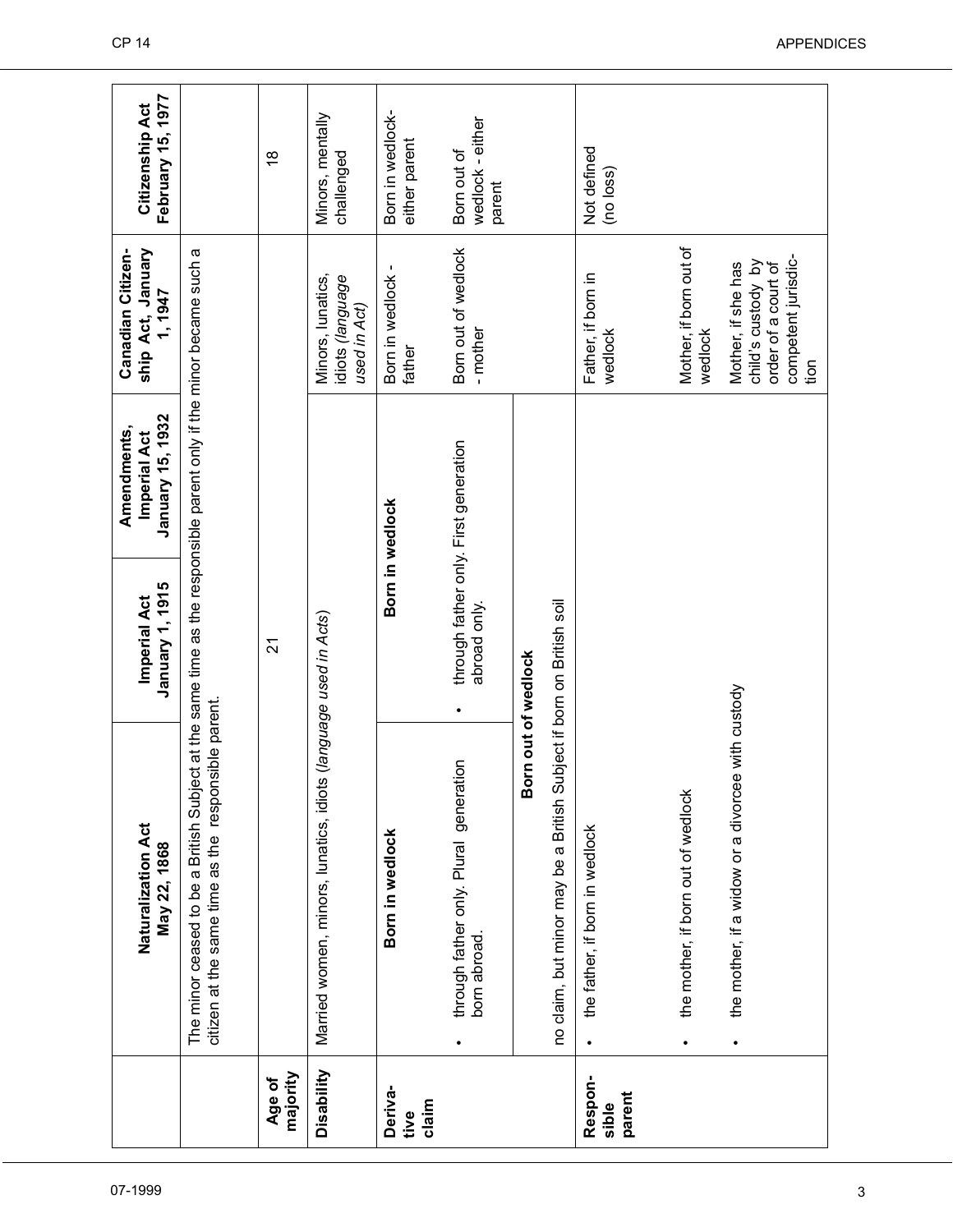|                 | Naturalization Act<br>May 22, 1868                    | January 1, 1915<br>Imperial Act            | January 15, 1932<br>Amendments,<br><b>Imperial Act</b> | ship Act, January<br>Canadian Citizen-<br>1, 1947          | February 15, 1977<br>Citizenship Act                        |
|-----------------|-------------------------------------------------------|--------------------------------------------|--------------------------------------------------------|------------------------------------------------------------|-------------------------------------------------------------|
| Diplo-<br>matic | None. If child is born in Canada, child               | is a British Subject                       |                                                        | Yes - alien; No -<br>British                               | Yes - alien or<br>British                                   |
| dence<br>Resi-  | to May 4, 1910<br>May 22, 1868                        | January 1, 1915 to June 6, 1919            |                                                        | January 1, 1947 to<br>February 14, 1977                    | February 15, 1977<br>to present                             |
|                 | two years, no Permanent Residence<br><b>Status</b>    | <b>Status</b>                              | three years with Permanent Residence                   | five years with<br>Permanent<br>Residence<br><b>Status</b> | dence Status<br>with Perma-<br>three years<br>nent<br>Resi- |
|                 | December 31, 1914<br>May 5, 1910 to                   |                                            | June 7, 1919 to December 31, 1946                      |                                                            |                                                             |
|                 | three years with Permanent Residence<br><b>Status</b> | five years with Permanent Residence Status |                                                        |                                                            |                                                             |
|                 |                                                       |                                            |                                                        |                                                            |                                                             |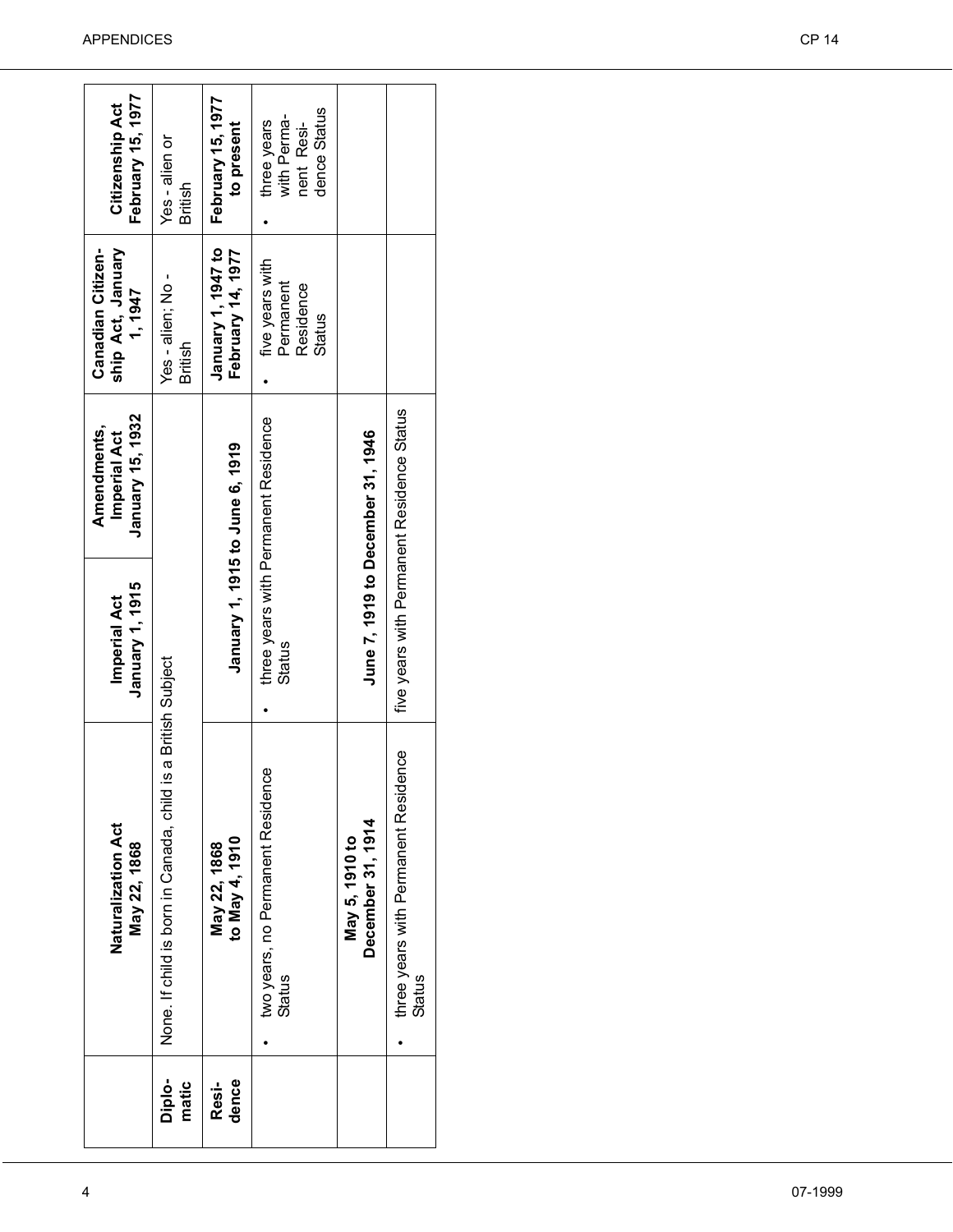|                    | Comparison of Canadian Citizenship Act, Jan. 1, 1947 and Citizenship Act, Feb. 15, 1977<br><b>APPENDIXB</b><br>Canadian Citizenship Act, January 1, 1947        | Citizenship Act, February 15, 1977                                                                                                                                                                                               |
|--------------------|-----------------------------------------------------------------------------------------------------------------------------------------------------------------|----------------------------------------------------------------------------------------------------------------------------------------------------------------------------------------------------------------------------------|
| Major differences  | Minister had full discretion to grant citizenship whether or<br>accords<br>not applicant met conditions<br>privilege of citizenship<br>$\bullet$                | all who meet the requirements have the right to be granted<br>all applicants treated equally<br>citizenship<br>$\bullet$                                                                                                         |
|                    | interior is of citizenship<br>many provisions for los<br>$\bullet$                                                                                              | automatic loss of citizenship no longer exists, except for<br>recognizes dual citizenship<br>section 8<br>$\bullet$<br>٠                                                                                                         |
| majority<br>Age of | 21                                                                                                                                                              | $\overset{\infty}{\rightarrow}$                                                                                                                                                                                                  |
| Residence          | years in Canada<br>Landed Immigrant with five                                                                                                                   | Landed Immigrant with three years in Canada                                                                                                                                                                                      |
| origins<br>Ethnic  | d interview or court ceremony for<br>British Subjects did not nee<br>oath                                                                                       | All applicants must be assessed and attend court ceremony for<br>oath                                                                                                                                                            |
| Sex discrimination | women married to Canadian citizen need only one year<br>residence and can apply before 21 years old                                                             | all applicants must have three year's residence<br>$\bullet$                                                                                                                                                                     |
|                    | responsible parent only may apply on minor's behalf<br>$\bullet$                                                                                                | either parent may apply on minor's behalf<br>$\bullet$                                                                                                                                                                           |
|                    | child born abroad derived citizenship from father if born in<br>wedlock, from mother if born out of wedlock                                                     | child born abroad derives citizenship from either the citizen<br>father or mother<br>$\bullet$                                                                                                                                   |
|                    | children born in wedlock to a non-citizen father and a<br>citizen mother could not claim citizenship                                                            | mother may apply for the grant of citizenship; Landed Immi-<br>child born in wedlock to a non-citizen father and a citizen<br>grant status and residence not required                                                            |
|                    | through husband's foreign naturalization before 1947 must<br>Subject status by marriage or<br>make application and take the oath<br>women who lost British<br>٠ | through husband's foreign naturalization before 1947 auto-<br>matically acquire Canadian citizenship upon written notice<br>women who lost British Subject status by marriage or<br>to Minister and proof of their former status |

07-1999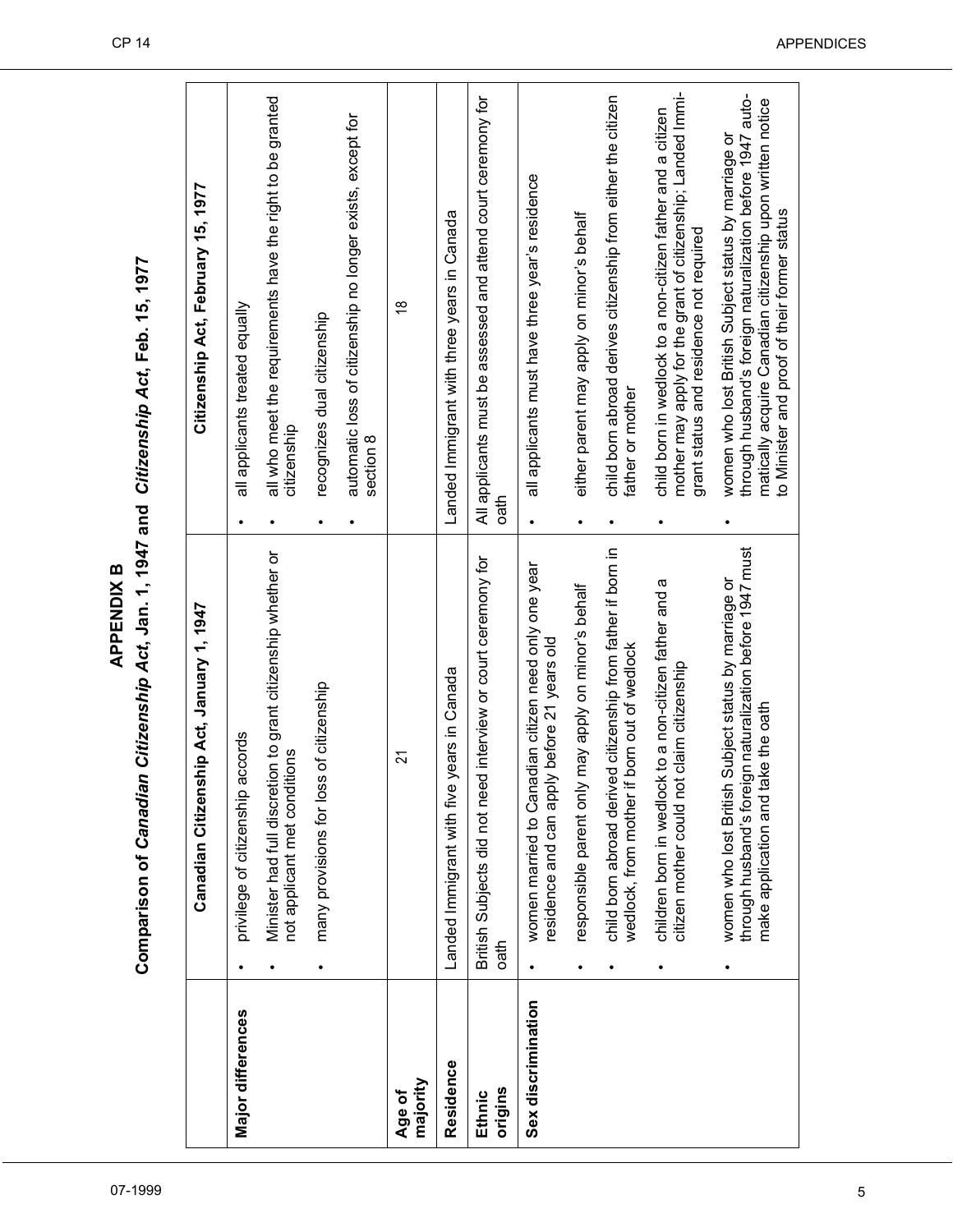| applicant can re-apply at any time<br>indictable offenses bar to grant<br>posting eliminated<br>for resumption<br>any diplomats<br>Landed Immigrant status not required for resumption, but<br>Act refers to court's responsibilities (presiding officer)<br>if non-approved, can re-apply after two years<br>only applicant has right to appeal decision<br>three-month posting period<br>non-British diplomats<br>be of good character<br>residence required<br>Other differences |  | Canadian Citizenship Act, January 1, 1947 | Citizenship Act, February 15, 1977                      |
|-------------------------------------------------------------------------------------------------------------------------------------------------------------------------------------------------------------------------------------------------------------------------------------------------------------------------------------------------------------------------------------------------------------------------------------------------------------------------------------|--|-------------------------------------------|---------------------------------------------------------|
|                                                                                                                                                                                                                                                                                                                                                                                                                                                                                     |  |                                           | Minister and applicant have right to appeal decision    |
|                                                                                                                                                                                                                                                                                                                                                                                                                                                                                     |  |                                           |                                                         |
|                                                                                                                                                                                                                                                                                                                                                                                                                                                                                     |  |                                           |                                                         |
|                                                                                                                                                                                                                                                                                                                                                                                                                                                                                     |  |                                           |                                                         |
|                                                                                                                                                                                                                                                                                                                                                                                                                                                                                     |  |                                           |                                                         |
|                                                                                                                                                                                                                                                                                                                                                                                                                                                                                     |  |                                           | Landed Immigrant status and one year residence required |
|                                                                                                                                                                                                                                                                                                                                                                                                                                                                                     |  |                                           | Act defines "citizenship officer" and specifies duties  |
|                                                                                                                                                                                                                                                                                                                                                                                                                                                                                     |  | term "British Subject" used               | term "citizen of the Commonwealth" used                 |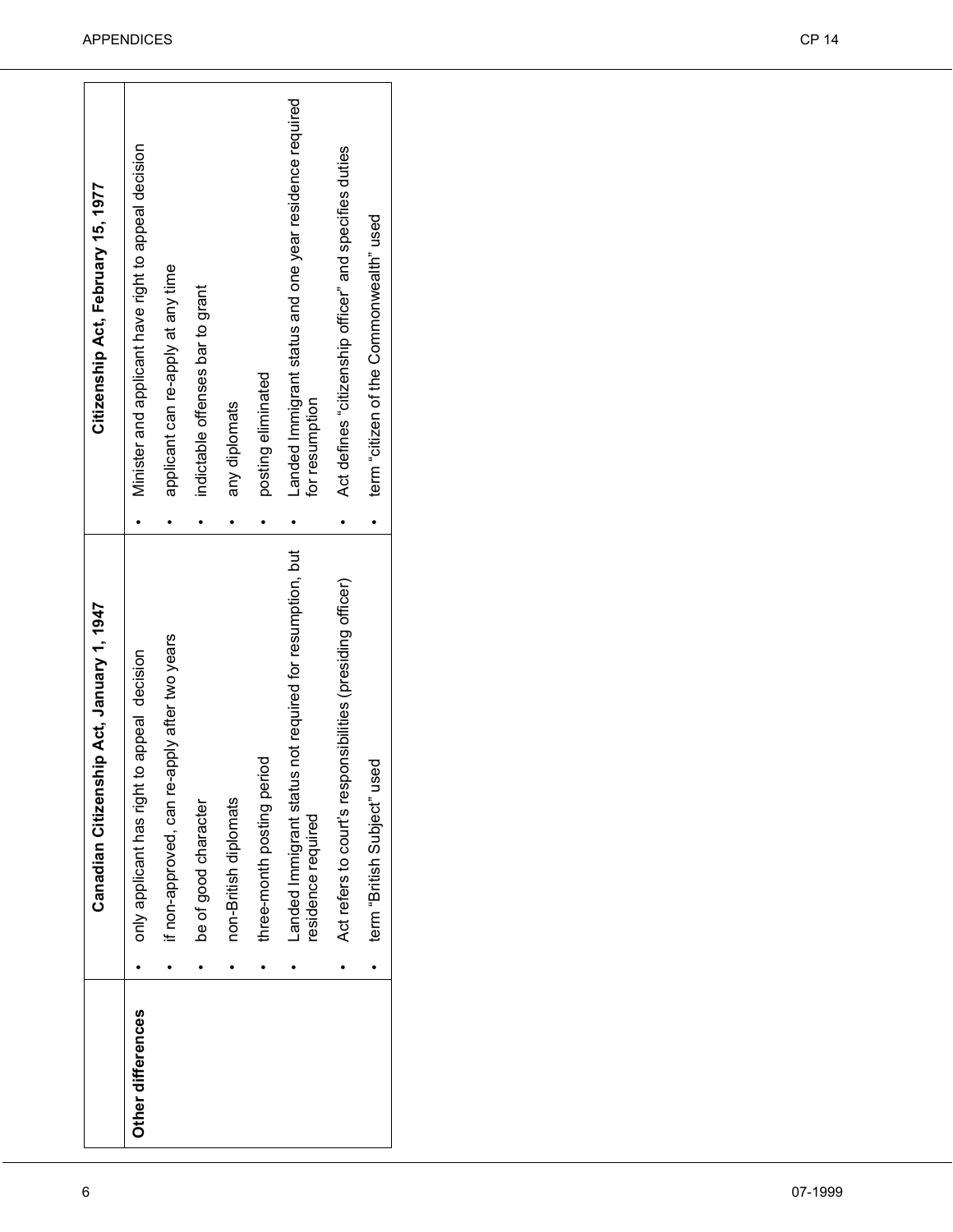## Automatic Loss of Citizenship, Canadian Citizenship Act, **Automatic Loss of Citizenship,** *Canadian Citizenship Act***,**  January 1, 1947 **January 1, 1947 APPENDIX C APPENDIX C**

Note: Formal revocation and renunciation are not automatic loss *Note: Formal revocation and renunciation are not automatic loss*

| Section           | Provisions                                                                                                    |   | Notes                                                                                                                                                                                          |
|-------------------|---------------------------------------------------------------------------------------------------------------|---|------------------------------------------------------------------------------------------------------------------------------------------------------------------------------------------------|
| 4(2)              | Ceases to be a citizen the day after 24th birthday if he or she does<br>not:                                  |   | only applies to those who fit 4(1)(b) and were minors on January<br>1, 1947                                                                                                                    |
|                   | January 1, 1954 or 24th<br>have place of domicile in Canada or<br>birthday, whichever is later                |   | cannot cease under 4(2) if already ceased to be a citizen under<br>another section                                                                                                             |
|                   | $\infty$                                                                                                      |   | if applicant was under 21 on January 1, 1947, it is important that<br>the application clearly shows place of domicile on January 1,<br>1954 or the day after 24th birthday, whichever is later |
|                   | file a Declaration of Retention between 21st and 24th birthday                                                |   |                                                                                                                                                                                                |
| Checklist<br>4(2) | 1. Does applicant have claim under 4(1)(b)?                                                                   |   |                                                                                                                                                                                                |
|                   | 2. Was applicant under 21 on January 1, 1947?                                                                 |   |                                                                                                                                                                                                |
|                   | file a Declaration of Retention between the ages of 21 and 24?<br>3. Is it established that applicant did not |   |                                                                                                                                                                                                |
|                   | 4. Is it established that the applicant did<br>whichever was the later date?                                  |   | not have his or her place of domicile in Canada on his or her 24th birthday or on January 1, 1954,                                                                                             |
|                   | If the answer is YES to all the question<br>date.                                                             |   | is, there is loss of citizenship as of the 24th birthday or January 1, 1954, whichever is the later                                                                                            |
| 5(2)              | Ceases to be a citizen the day after 24th birthday unless he or she:                                          |   | loss under 5(2) only applies to those who were born between<br>January 1, 1947 and February 14, 1977                                                                                           |
|                   | that date<br>had place of domicile in Canada on                                                               |   | loss could not occur if birth had not been registered                                                                                                                                          |
|                   | $\infty$                                                                                                      |   | if person had not attained 24th birthday on February 15, 1977,<br>that person could not cease to be a citizen under 5(2)                                                                       |
|                   | a Declaration of Retention<br>between the 21st and 24th birthday filed                                        | ٠ | cannot cease under 5(2) if already ceased to be a citizen under<br>any other section                                                                                                           |
|                   |                                                                                                               |   |                                                                                                                                                                                                |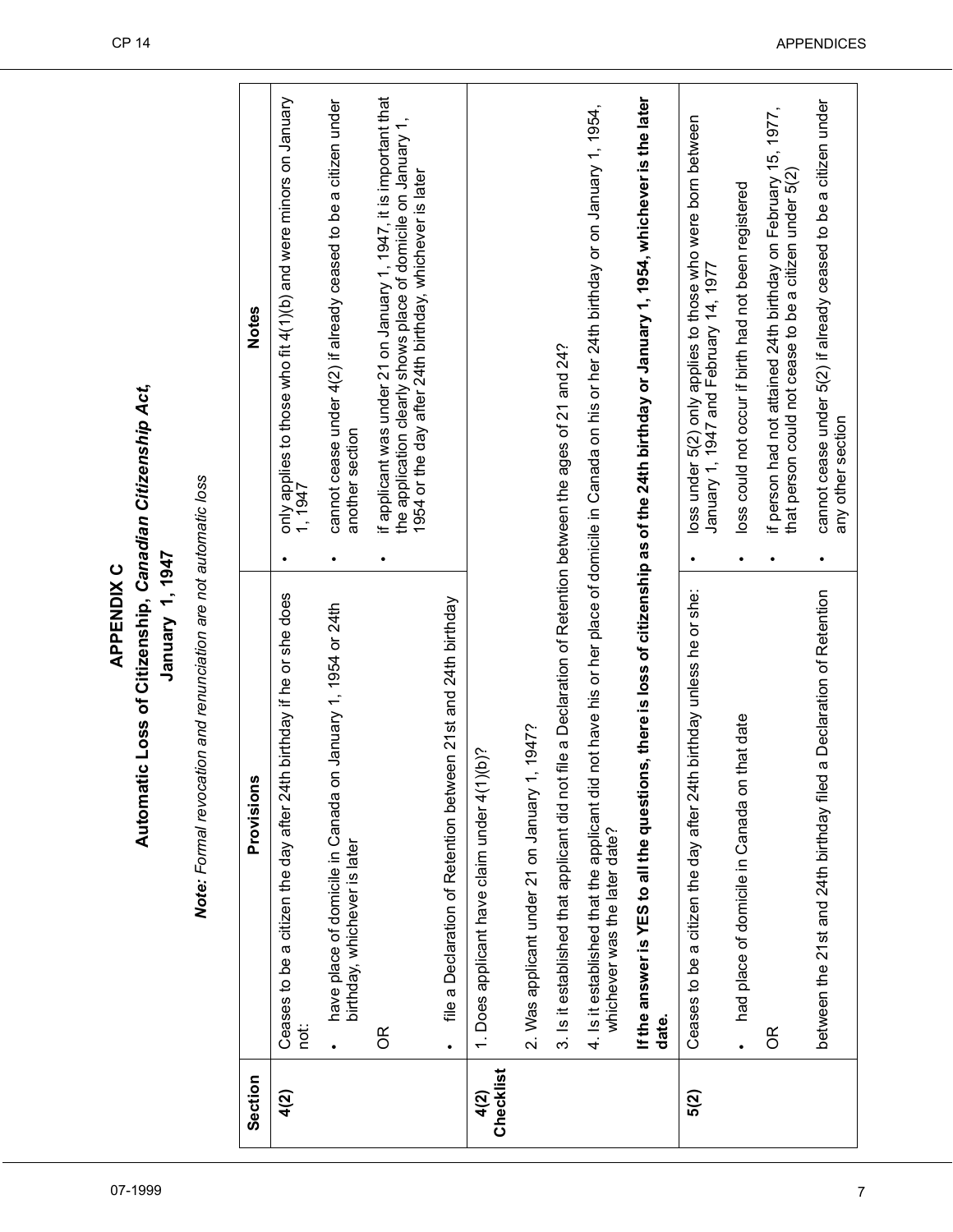| Section            | n<br>Provision                                                                                                                                               | Notes                                                                                                                                                                                                       |
|--------------------|--------------------------------------------------------------------------------------------------------------------------------------------------------------|-------------------------------------------------------------------------------------------------------------------------------------------------------------------------------------------------------------|
| Checklist<br>5(2)  | 1. Is it established that applicant had claim to citizenship under 5(1)(b) and was registered as a Canadian citizen born abroad?                             |                                                                                                                                                                                                             |
|                    | 2. Is it established that the applicant did not file a Declaration of Retention?                                                                             |                                                                                                                                                                                                             |
|                    | 3. Did the applicant's 24th birthday come before February 15, 1977?                                                                                          |                                                                                                                                                                                                             |
|                    | 4. Is it established that the applicant did not have his place of domicile in Canada on his or her 24th birthday?                                            |                                                                                                                                                                                                             |
|                    | If the answer is YES to all the questions, there is loss of citizenship as of the 24th birthday.                                                             |                                                                                                                                                                                                             |
| 42(2)              | th birthday or on July 1, 1968,<br>Ceases to be a citizen the day after 24<br>unless he or she:                                                              | only applies to those who fit 40(1) and who were minors on<br>January 4, 1949<br>$\bullet$                                                                                                                  |
|                    | had place of domicile in Canada on that date                                                                                                                 | if applicant was under 21 on July 7, 1968, it is important that the<br>application clearly reflects place of domicile on July 7, 1968 or on<br>the day after 24th birthday, whichever is later<br>$\bullet$ |
|                    | $\frac{R}{C}$                                                                                                                                                | cannot cease under 42(2) if already ceased to be a citizen under<br>any other section<br>٠                                                                                                                  |
|                    | between 21st and 24th birthday filed a Declaration of Retention                                                                                              |                                                                                                                                                                                                             |
| Checklist<br>42(2) | 1. Is it established that the applicant had a claim under 42(1)?                                                                                             |                                                                                                                                                                                                             |
|                    | 1, 1949?<br>2. Was the applicant under 21 on April                                                                                                           |                                                                                                                                                                                                             |
|                    | 3. Is it established that the applicant did not file an application for retention?                                                                           |                                                                                                                                                                                                             |
|                    | 4. Is it established that the applicant did not have is place of domicile in Canada on his 24th birthday or on July 1, 1968, whichever is the later<br>date? |                                                                                                                                                                                                             |
|                    | If the answer is YES to all these que                                                                                                                        | stions citizenship is lost as of the 24th birthday or July 1, 1968, whichever is the later date.                                                                                                            |
|                    |                                                                                                                                                              |                                                                                                                                                                                                             |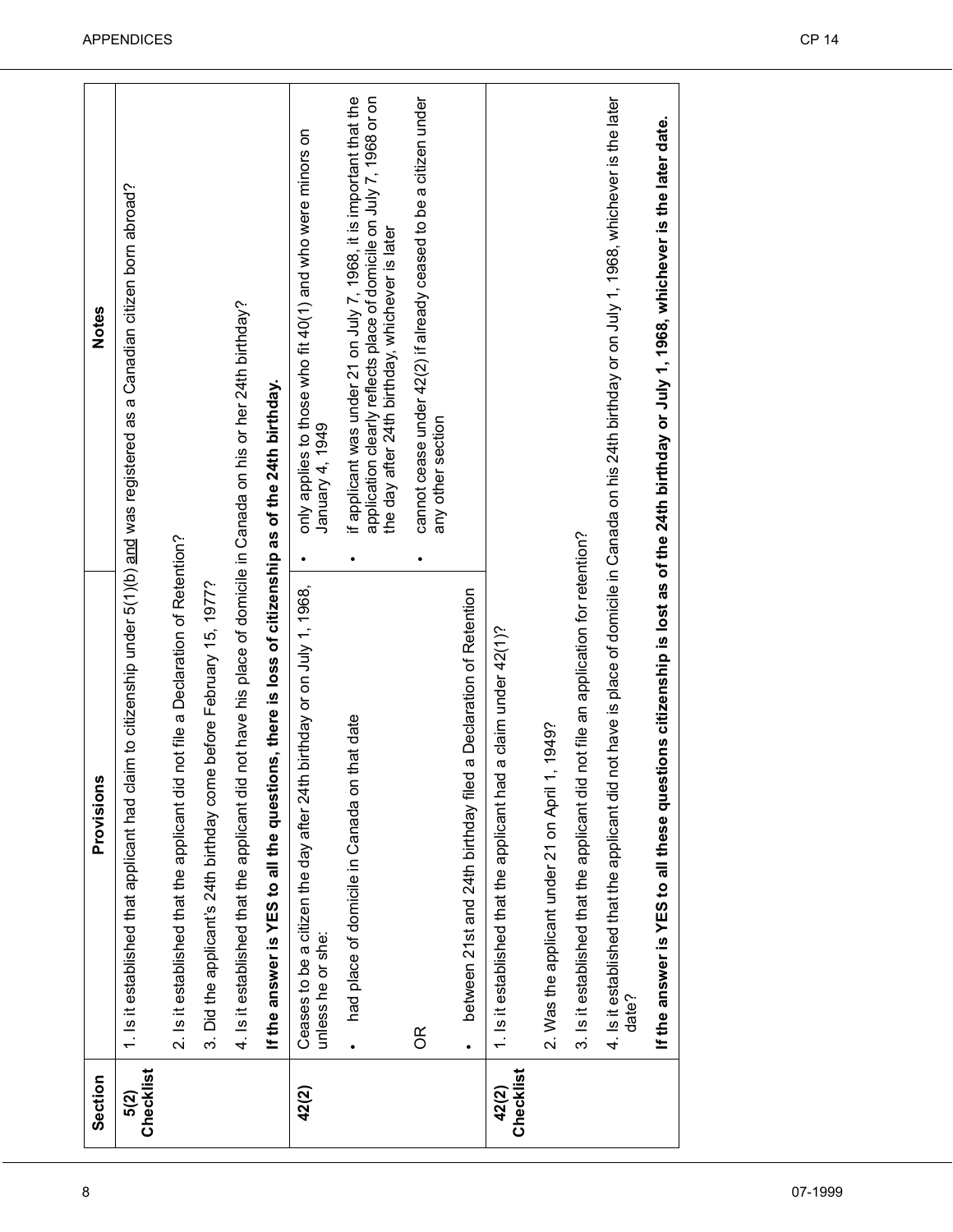| Section            | ဖာ<br>Provision                                                                                                                             | <b>Notes</b>                                                                                                     |
|--------------------|---------------------------------------------------------------------------------------------------------------------------------------------|------------------------------------------------------------------------------------------------------------------|
| 15(1)              | Ceases to be a Canadian citizen if:                                                                                                         | can lose citizenship if acquired British nationality                                                             |
|                    | obtains another nationality while outside Canada by any volun-<br>tary and formal act other than marriage                                   | if acquires another citizenship while in Canada does not cease to<br>be a citizen<br>٠                           |
|                    | <b>AND</b>                                                                                                                                  |                                                                                                                  |
|                    |                                                                                                                                             |                                                                                                                  |
|                    | $\cdot$ is over 21                                                                                                                          |                                                                                                                  |
|                    | <b>AND</b>                                                                                                                                  |                                                                                                                  |
|                    | is not under a disability<br>$\bullet$                                                                                                      |                                                                                                                  |
| Checklist<br>15(1) | 1. Is it established that the applicant was Canadian when acquiring citizenship of another country?                                         |                                                                                                                  |
|                    | 2. Did the applicant acquire the new citizenship while outside Canada?                                                                      |                                                                                                                  |
|                    | 3. Was the applicant over 21?                                                                                                               |                                                                                                                  |
|                    | 4. Was the applicant mentally competent?                                                                                                    |                                                                                                                  |
|                    | 5. Did the applicant have to apply for the new citizenship?                                                                                 |                                                                                                                  |
|                    | 6. Are there documents showing that the applicant acquired a new citizenship?                                                               |                                                                                                                  |
|                    | If the answer is YES to all these questions, Canadian citizenship was lost on the date when citizenship of another country was<br>acquired. |                                                                                                                  |
| 17(1)              | Ceases to be a citizen if:                                                                                                                  | 17(2) says 17(1) does not apply if person becomes a citizen of<br>another country while it is at war with Canada |
|                    | national of another country                                                                                                                 |                                                                                                                  |
|                    | serves in the armed forces of that country while it was at war with<br>Canada                                                               |                                                                                                                  |
|                    |                                                                                                                                             |                                                                                                                  |

ř.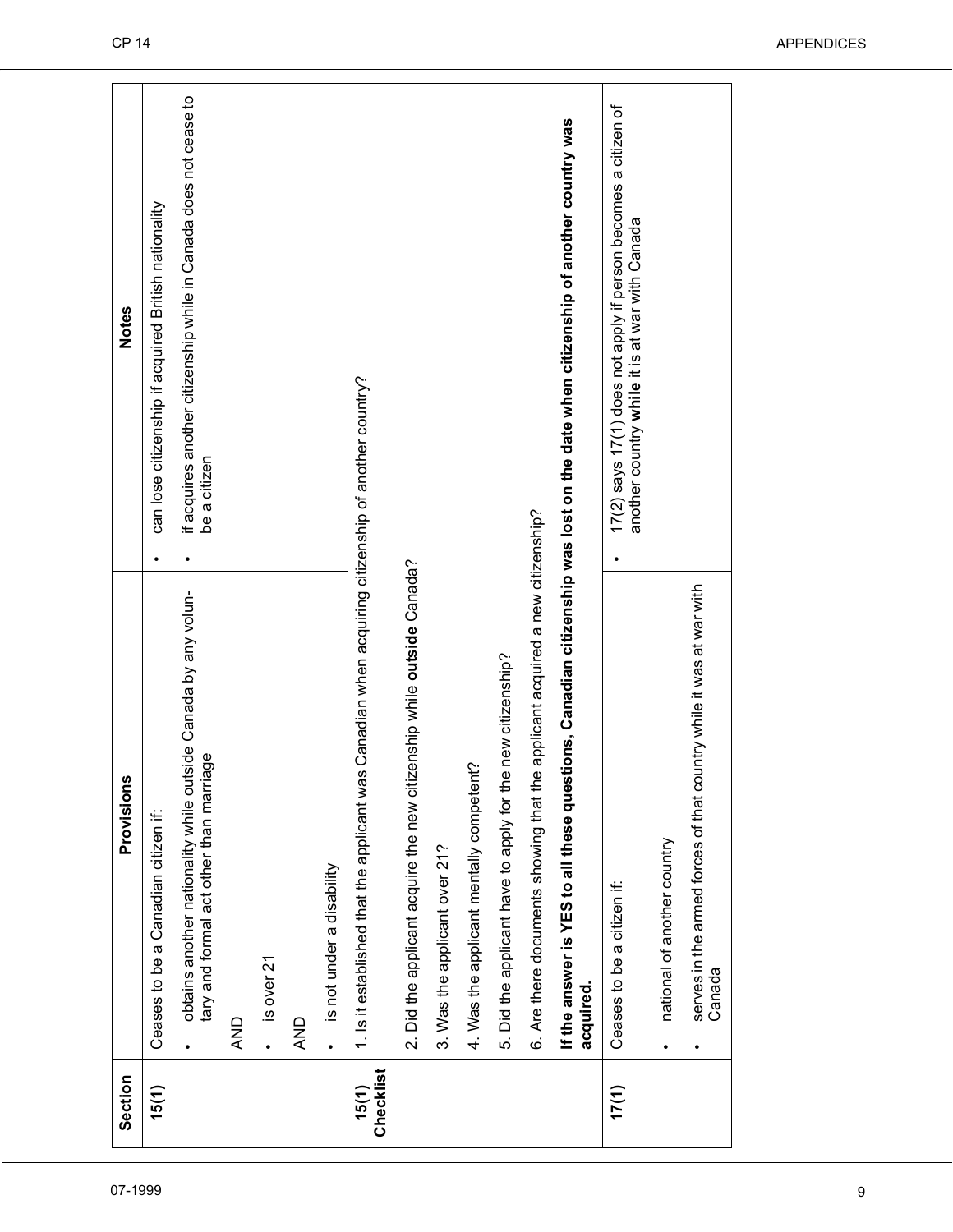| Section                    | Provisions                                                                                                                                                                    |           | <b>Notes</b>                                                                                        |
|----------------------------|-------------------------------------------------------------------------------------------------------------------------------------------------------------------------------|-----------|-----------------------------------------------------------------------------------------------------|
| $\frac{6}{1}$              | Ceases to be a citizen if:                                                                                                                                                    |           | dual nationality could have been obtained by marriage or own<br>acquisition while still a minor     |
|                            | <b>AND</b>                                                                                                                                                                    | $\bullet$ | applicable whether declaration was made in or out of Canada                                         |
|                            | makes a Declaration of Renunciation                                                                                                                                           |           | if proof of non-acquisition is required, onus is on applicant to<br>obtain proof of non-acquisition |
|                            | AND                                                                                                                                                                           |           |                                                                                                     |
|                            | is a natural-born citizen<br>$\ddot{\phantom{0}}$                                                                                                                             |           |                                                                                                     |
|                            | $\frac{R}{C}$                                                                                                                                                                 |           |                                                                                                     |
|                            | is a citizen and obtains another nationality by marriage<br>$\bullet$                                                                                                         |           |                                                                                                     |
|                            | QND                                                                                                                                                                           |           |                                                                                                     |
|                            | is over 21<br>$\ddot{\phantom{0}}$                                                                                                                                            |           |                                                                                                     |
|                            | <b>AND</b>                                                                                                                                                                    |           |                                                                                                     |
|                            | is not under a disability<br>$\bullet$                                                                                                                                        |           |                                                                                                     |
|                            | has dual citizenship<br>$\bullet$                                                                                                                                             |           |                                                                                                     |
| Checklist<br>$\frac{6}{5}$ | 1. Is it established that the applicant's original claim was under Section 4, 5, 40(1)(a) or 42(1) of the Canadian Citizenship Act, 1947? (Is the<br>applicant natural-born?) |           |                                                                                                     |
|                            | 2. Is it established that the applicant was a Canadian in any manner and acquired a second nationality automatically by marriage?                                             |           |                                                                                                     |
|                            | 3. Is dual nationality established?                                                                                                                                           |           |                                                                                                     |
|                            | 4. Has the applicant renounced citizenship?                                                                                                                                   |           |                                                                                                     |
|                            | 5. Was the applicant 21 when he or she renounced citizenship?                                                                                                                 |           |                                                                                                     |
|                            | If the answer is YES to Question 1, or Questions 2, 3, 4, and 5, Canadian citizenship was lost as of the date of renunciation.                                                |           |                                                                                                     |
|                            |                                                                                                                                                                               |           |                                                                                                     |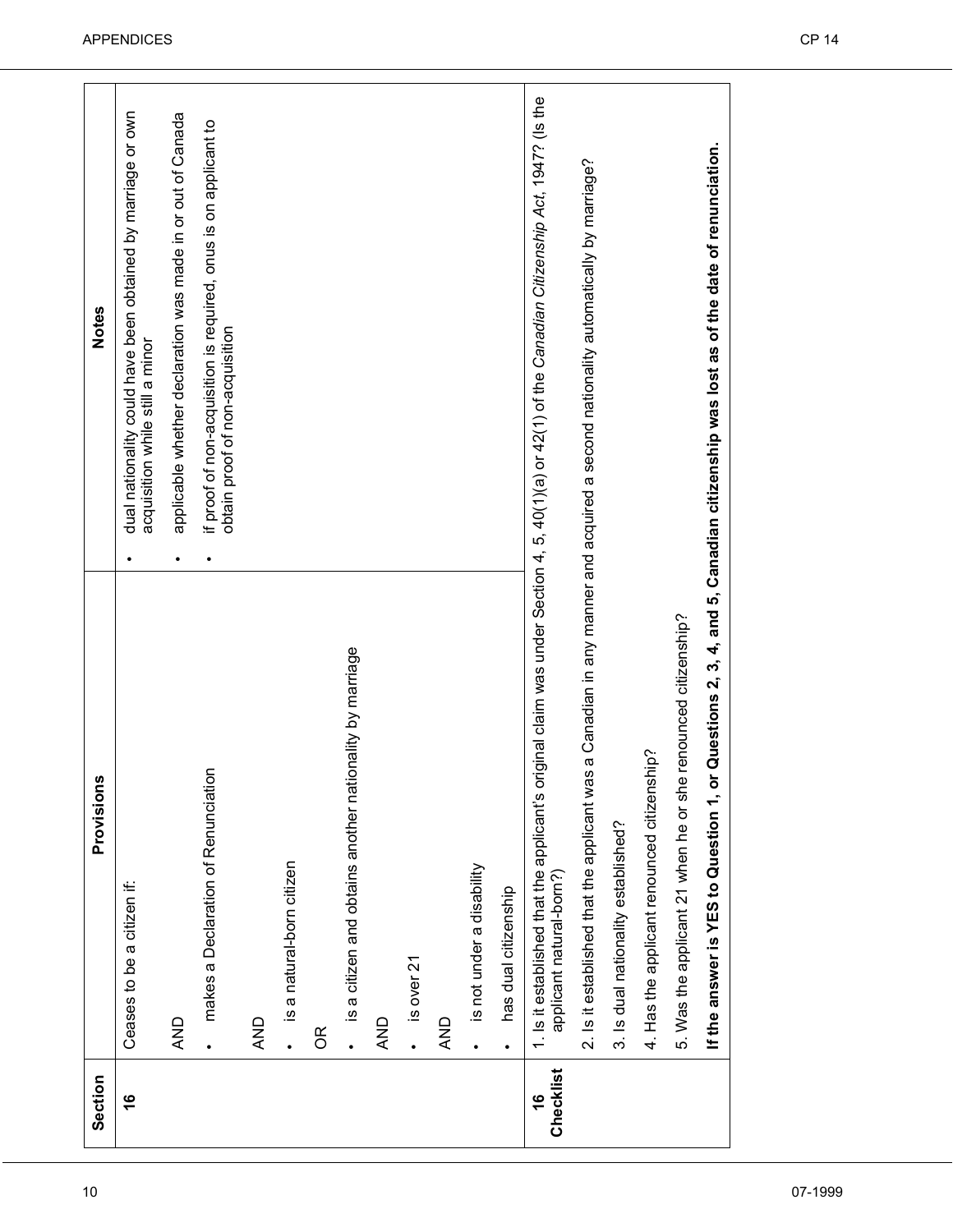| Section | Provisions                                                                                                                                      |           | Notes                                                                                                            |
|---------|-------------------------------------------------------------------------------------------------------------------------------------------------|-----------|------------------------------------------------------------------------------------------------------------------|
| 18(1)   | Ceases to be a citizen if:                                                                                                                      |           | visits, furloughs and sojourns to Canada can not be deemed to<br>have interrupted the period of residence abroad |
|         | lived outside of Canada for 10 consecutive years between<br>January 1, 1947 and July 7, 1967<br>$\bullet$                                       |           | time spent abroad before January 1, 1947 is not counted towards<br>the 10 years                                  |
|         | UNLESS                                                                                                                                          | $\bullet$ | loss provision was repealed on July 7, 1967                                                                      |
|         | exempted from loss. See subsection 18(2) - does not apply<br>to a natural-born Canadian<br>$\bullet$                                            |           | a person, such as minors turning 21 or divorced women and<br>widows, may be exempted for a period of time        |
|         | 6R                                                                                                                                              |           |                                                                                                                  |
|         | filed and obtained an extension of citizenship<br>$\bullet$                                                                                     |           |                                                                                                                  |
| 20(1)   | Ceases to be a citizen if:                                                                                                                      |           | responsible parent must already be a citizen in order to lose                                                    |
|         | as the responsible parent. See definition of responsible parent<br>the minor becomes a citizen of another country at the same time<br>$\bullet$ |           | under Section 15 or Section 16                                                                                   |
|         | the minor's responsible parent ceased to be a citizen under<br>Section 15 or Section 16                                                         |           | minor does not have to reside with the responsible parent to<br>cease under 20(1)                                |
|         | AND EITHER<br>$\bullet$                                                                                                                         |           | if proof of non-acquisition is acquired, onus is on the applicant to<br>obtain proof of non-acquisition          |
|         | the minor is already a dual citizen<br>$\bullet$                                                                                                |           |                                                                                                                  |
|         | $\infty$                                                                                                                                        |           |                                                                                                                  |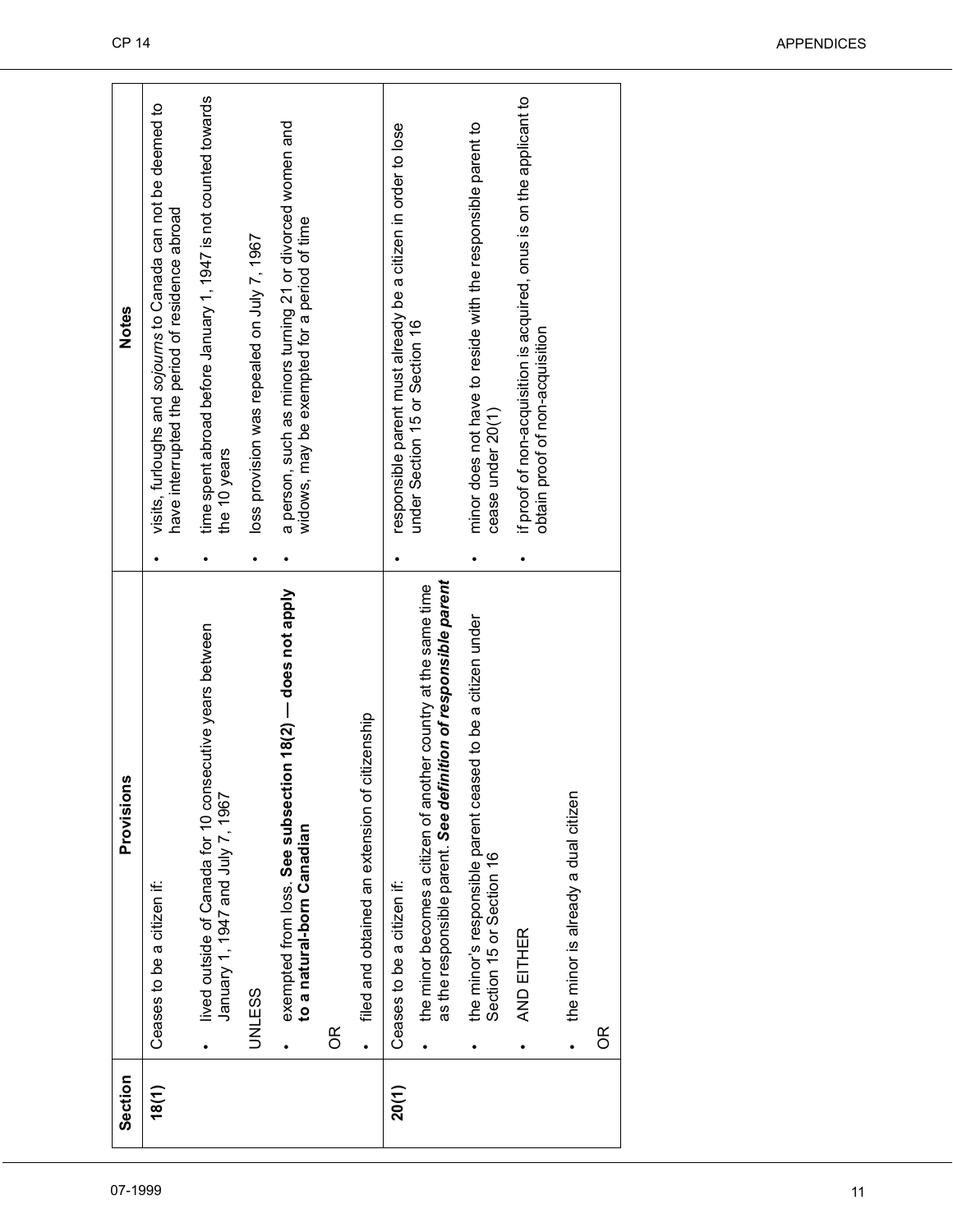| $\frac{R}{C}$<br>Checklist<br>Section<br>20(1) | b) Did the applicant acquire the new citizenship at the same time as the responsible parent?<br>4. Did the responsible parent cease to be a Canadian under Sections 15, or 16, or 17?<br>5. Was the applicant under 21 when the responsible parent ceased to be a Canadian?<br>6. a) Was the applicant a dual national before the responsible parent ceased?<br>2. Have you established who the applicant's responsible parent was?<br>1. Is it established that the applicant was a Canadian?<br>3. Was the responsible parent a Canadian?<br>Provisions<br>If the answer is YES to Questions 1<br>to be a Canadian. | , 2, 3, 4, 5, and 6 A OR 6 B, the applicant ceased to be a Canadian on the day the parent ceased<br><b>Notes</b> |
|------------------------------------------------|-----------------------------------------------------------------------------------------------------------------------------------------------------------------------------------------------------------------------------------------------------------------------------------------------------------------------------------------------------------------------------------------------------------------------------------------------------------------------------------------------------------------------------------------------------------------------------------------------------------------------|------------------------------------------------------------------------------------------------------------------|
|------------------------------------------------|-----------------------------------------------------------------------------------------------------------------------------------------------------------------------------------------------------------------------------------------------------------------------------------------------------------------------------------------------------------------------------------------------------------------------------------------------------------------------------------------------------------------------------------------------------------------------------------------------------------------------|------------------------------------------------------------------------------------------------------------------|

٦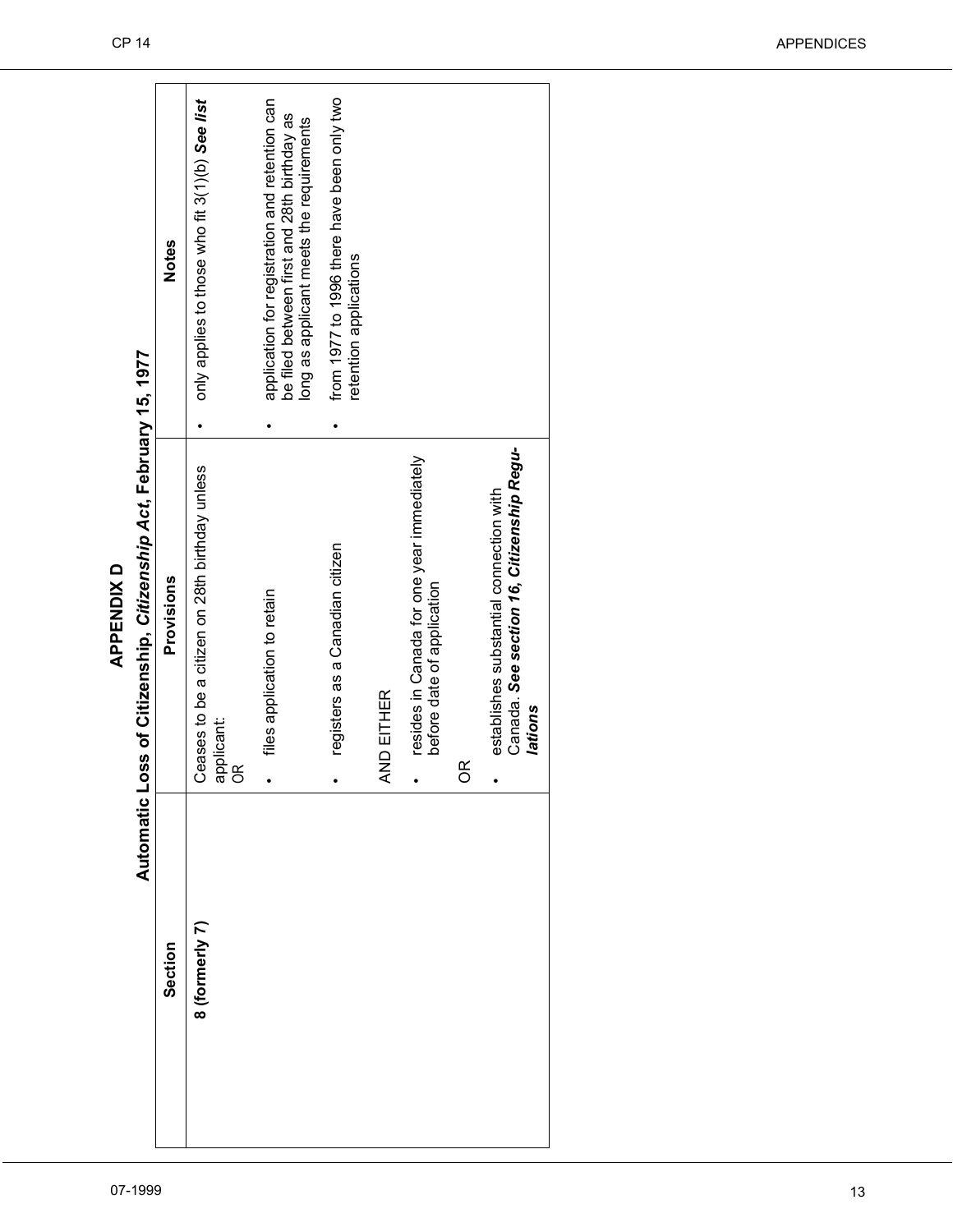Automatic acquisition of citizenship other than by birth, **APPENDIX E Automatic acquisition of citizenship other than by birth,** *Canadian Citizenship Act,* **Jan. 1, 1947**

| .<br>ا |
|--------|
| I      |
| i      |
|        |
| ċ      |
|        |
|        |
|        |
| J      |
|        |
|        |
| į      |
| ï      |
|        |
|        |
| ı      |
|        |
|        |
| z      |
|        |
|        |

| Section | Requirements                                                                      | Loss                     | <b>Notes</b>                                                                                          |  |
|---------|-----------------------------------------------------------------------------------|--------------------------|-------------------------------------------------------------------------------------------------------|--|
| 9(1)(a) | was naturalized in Canada before<br>January 1, 1947                               | $15, 18(1),$<br>$20(1)$  | make sure applicant did not cease to be a British Subject before January<br>1947                      |  |
|         | g                                                                                 |                          | the following fit in 9(1)(a)                                                                          |  |
|         | ৳<br>was included in a person's certificate<br>naturalization                     |                          | an adult who was naturalized before 1947                                                              |  |
|         | AND                                                                               |                          | children included in parent's naturalization before 1915<br>$\blacksquare$                            |  |
|         | was not an alien on January 1, 1947                                               |                          | children whose name appeared in the parent's Series B certificate<br>I.                               |  |
|         |                                                                                   |                          | women whose name appeared in the Series A, B or E certificate if<br>issued before January 15, 1932    |  |
|         |                                                                                   |                          | the following do not fit in 9(1)(a)                                                                   |  |
|         |                                                                                   |                          | married women whose husband was naturalized before 1915 or after<br>January 15, 1932                  |  |
|         |                                                                                   |                          | a child's name added in the margin of a parent's Series A or B certif-<br>icate<br>$\mathbf I$        |  |
| 9(1)(b) | Landed Immigrant before January 1,<br>ᢐ<br>had been admitted to Canada as<br>1947 | $(15, 18(1),$<br>$20(1)$ | five years residence must be between January 1, 1942 and January 1,<br>1947                           |  |
|         | AND                                                                               |                          | Immigration can rule if a person still had Canadian domicile on January<br>$-1947$                    |  |
|         | had five years of residence in Canada<br>before January 1, 1947                   |                          | if person came in as a RR after January 1, 1947, did not have Canadian<br>domicile on January 1, 1947 |  |
|         | <b>AND</b>                                                                        |                          | can deem Landed Immigrant under a Section 39                                                          |  |
|         | was a British Subject on January 1, 1947                                          |                          | did not need to be a British subject during the whole five years                                      |  |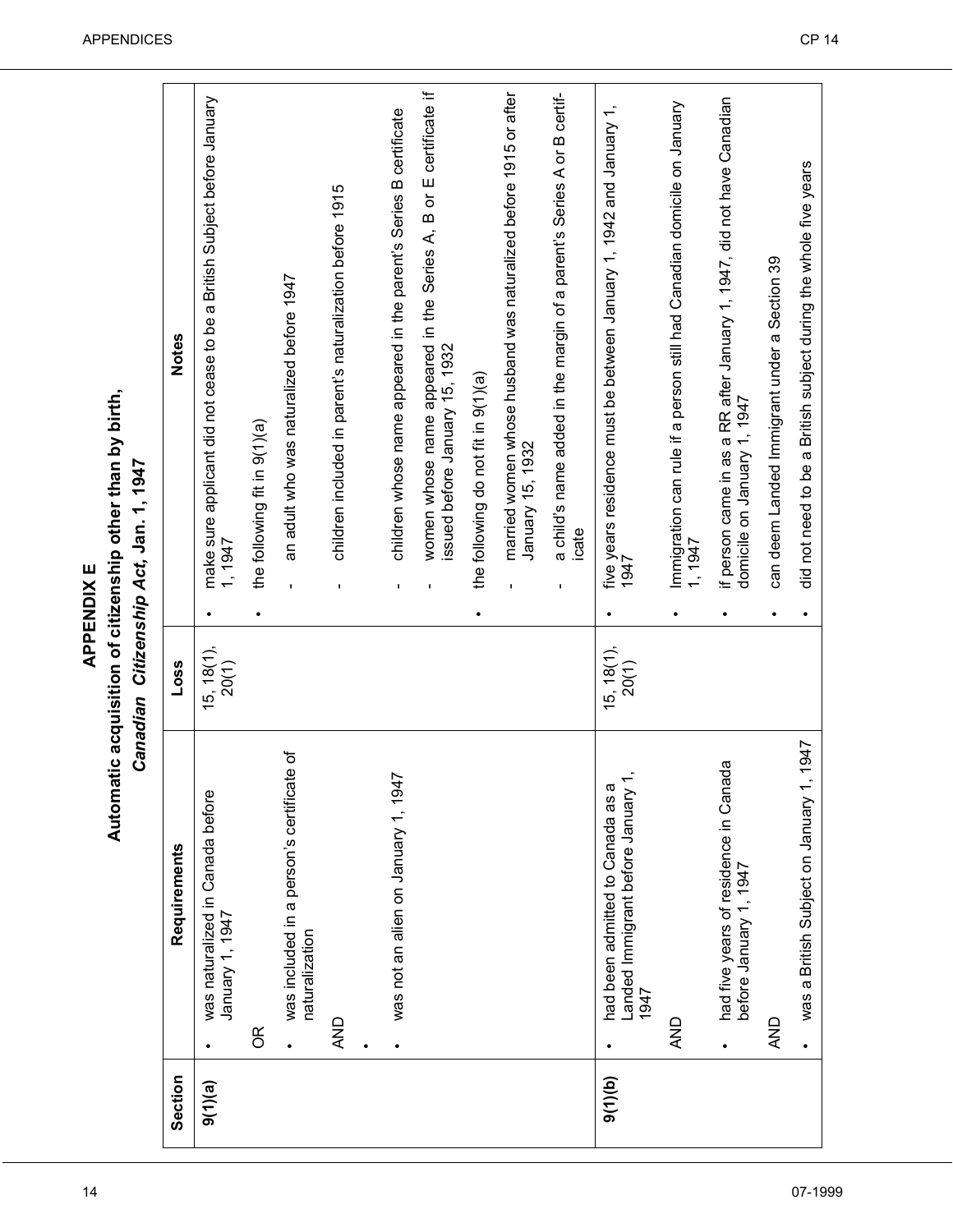| 07-1999 | Section | Requirements                                                                                                                                                        | Loss                    |           | <b>Notes</b>                                                                  |
|---------|---------|---------------------------------------------------------------------------------------------------------------------------------------------------------------------|-------------------------|-----------|-------------------------------------------------------------------------------|
|         | 9(1)(c) | 1947<br>was a British Subject on January 1                                                                                                                          | $15, 18(1),$<br>$20(1)$ |           | 20 years residence must be between January 1, 1927 and January 1,<br>1947     |
|         |         | <b>AND</b>                                                                                                                                                          |                         |           | no need for Landed Immigrant status                                           |
|         |         | had 20 years of residence in Canada<br>immediately before January 1, 1947                                                                                           |                         |           | need not be a British subject during the whole 20 years                       |
|         |         | AND                                                                                                                                                                 |                         |           |                                                                               |
|         |         | was not under order of deportation<br>$\bullet$                                                                                                                     |                         |           |                                                                               |
|         | 9(1)(d) | a woman<br>$\bullet$                                                                                                                                                | $15, 18(1),$<br>$20(1)$ | $\bullet$ | must ensure that woman was not a natural-born Canadian citizen                |
|         |         | <b>AND</b>                                                                                                                                                          |                         | $\bullet$ | not restricted to war brides                                                  |
|         |         | $\overline{)}$ (c)<br>did not fit into $9(1)(0, 0)(1)$ or $9(1)$<br>$\bullet$                                                                                       |                         |           | needed to be a landed Immigrant on January 1, 1947 - Section 39 could<br>ddde |
|         |         | AND                                                                                                                                                                 |                         | $\bullet$ | did not need to be residing in Canada on January 1, 1947                      |
|         |         | who would have been a Canadian citizen<br>if the Canadian Citizenship Act had been<br>passed immediately before the wedding<br>married a man before January 1, 1947 |                         |           |                                                                               |
|         |         | AND                                                                                                                                                                 |                         |           |                                                                               |
|         |         | 1947<br>was a British Subject on January 1                                                                                                                          |                         |           |                                                                               |
|         |         | QND                                                                                                                                                                 |                         |           |                                                                               |
|         |         | was a Landed Immigrant before January<br>1, 1947                                                                                                                    |                         |           |                                                                               |
|         |         |                                                                                                                                                                     |                         |           |                                                                               |
| 15      |         |                                                                                                                                                                     |                         |           |                                                                               |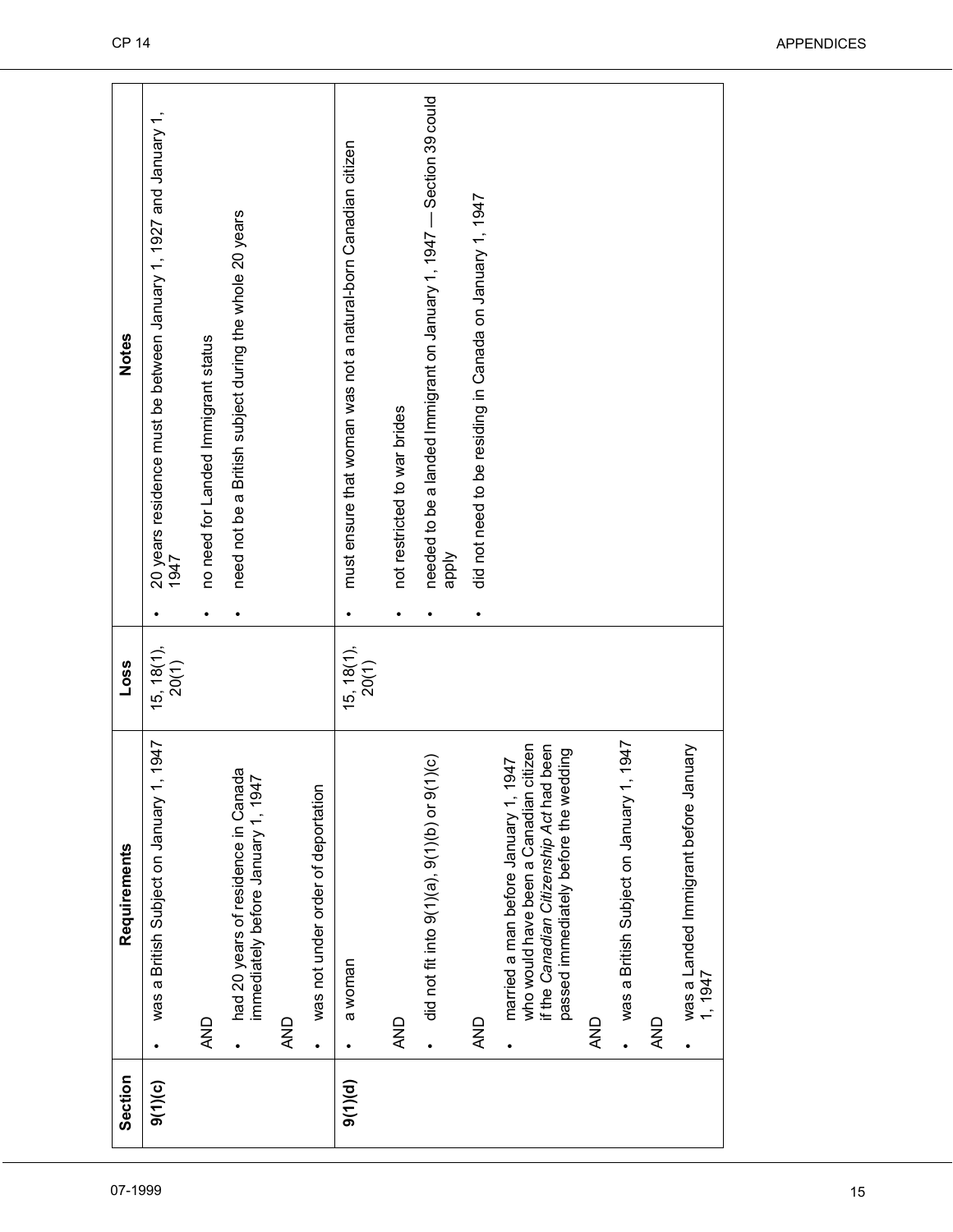| an Eskimo<br><b>AND</b><br>$\frac{R}{C}$<br>$\bullet$<br>9(3) | an Indian as defined in the Indian Act                                             | $(15, 18(1),$<br>$20(1)$ |                                                                                                                                                                                                                   |
|---------------------------------------------------------------|------------------------------------------------------------------------------------|--------------------------|-------------------------------------------------------------------------------------------------------------------------------------------------------------------------------------------------------------------|
|                                                               |                                                                                    |                          | this paragraph was passed in 1956                                                                                                                                                                                 |
|                                                               |                                                                                    |                          | did not need to be a British subject                                                                                                                                                                              |
|                                                               |                                                                                    |                          | were Canadians on January 1, 1947 even though they needed to have<br>the 10-year residence on January 1, 1956                                                                                                     |
|                                                               |                                                                                    |                          | 10 years residence did not have to be consecutive                                                                                                                                                                 |
|                                                               | had place of domicile in Canada on<br>January 1, 1947                              |                          | must have been an Indian or an Eskimo on January 1, 1947                                                                                                                                                          |
| <b>AND</b>                                                    |                                                                                    |                          | if applicant does not have documentary evidence of Indian status, Sydney<br>Operations will confirm whether applicant's name appears on band list or<br>recognized by Indian Affairs, Indian and Northern Affairs |
| ٠                                                             | on January 1, 1956 had resided in<br>Canada for more than 10 years                 |                          | the Registrar of Vital Statistics if Northern development keeps a register<br>of Eskimos born anywhere in Canada and Alaska                                                                                       |
| April 1, 1949<br>٠<br>40(1)(b)                                | efore<br>was naturalized in Newfoundland b                                         | $15, 18(1)$ ,<br>20(1)   | make sure applicant did not cease to be a British subject before April 1,<br>1949                                                                                                                                 |
| g                                                             |                                                                                    |                          | the following fit in 40(1)(b)                                                                                                                                                                                     |
|                                                               | was included in a person's certificate of<br>naturalization issued in Newfoundland |                          | a person who was naturalized in Newfoundland before April 1, 1949,<br>as an adult                                                                                                                                 |
| AND                                                           |                                                                                    |                          | minor included on parent's naturalization before 1915                                                                                                                                                             |
|                                                               | was a British subject on April 1, 1949                                             |                          | minor whose name appeared on the parent's Series B certificate                                                                                                                                                    |
|                                                               |                                                                                    |                          | woman whose name appeared on husband's Series A, B or E certif-<br>icate if issued before January 15, 1932                                                                                                        |
|                                                               |                                                                                    |                          | the following do not fit in 40(1)(b)                                                                                                                                                                              |
|                                                               |                                                                                    |                          | married woman whose husband was naturalized before 1915 and<br>after January 15, 1932                                                                                                                             |
|                                                               |                                                                                    |                          | a minor's name added in the margin of a parent's Series A or B certif-<br>icate                                                                                                                                   |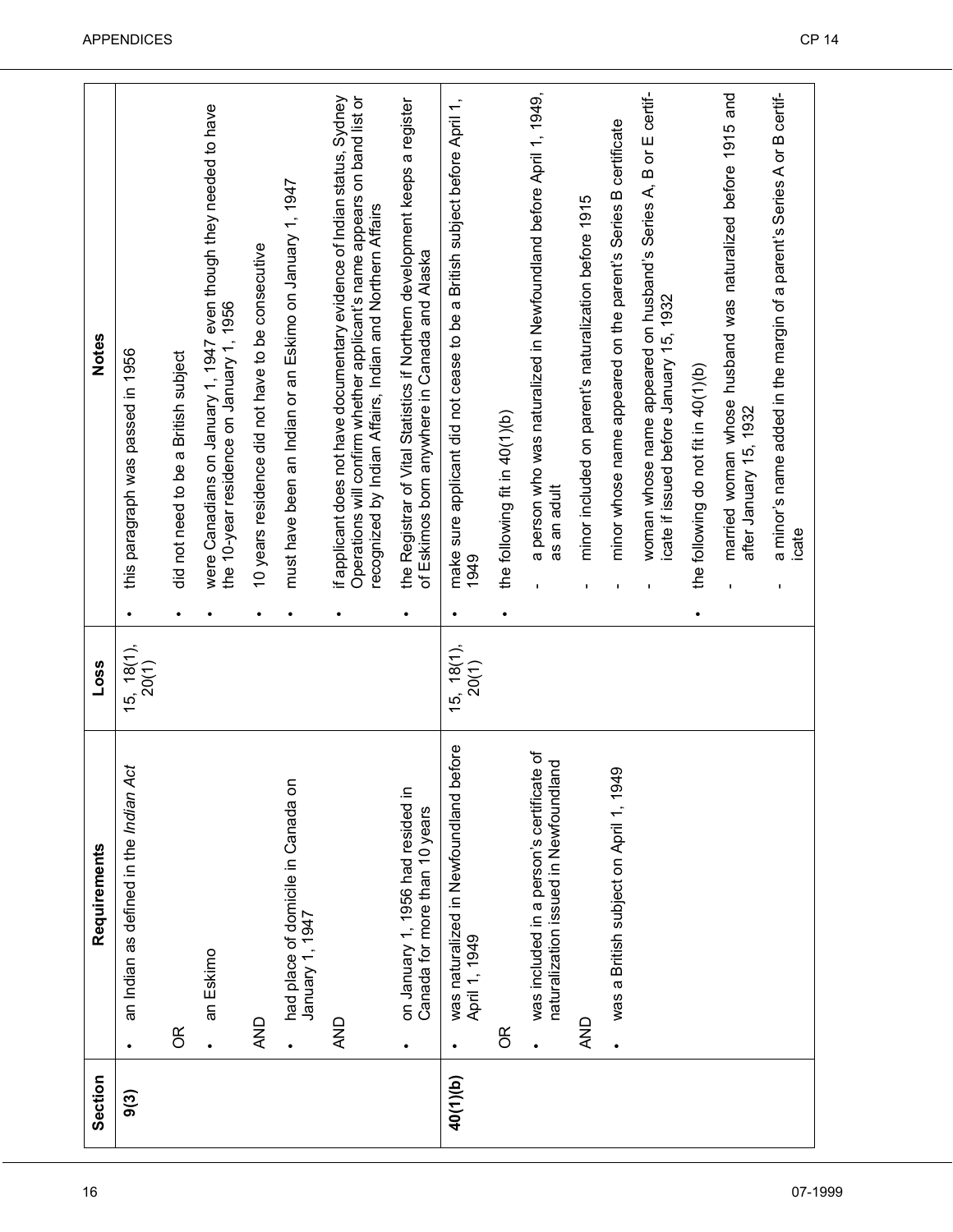| did not need to be a British subject during the whole five years<br>did not need to be residing in Newfoundland on April 1, 1949<br>land domicile on April 1, 1949<br>not restricted to war brides<br>1, 1949<br>٠<br>$\bullet$<br>$\bullet$<br>$15, 18(1),$<br>$20(1)$<br>$15, 18(1),$<br>$20(1)$<br>had five years of residence in Newfound-<br>would have been a Canadian citizen if the<br>married a man before April 1, 1949 who<br>passed immediately before the wedding<br>Newfoundland as a Landed Immigrant<br>land immediately before April 1, 1949<br>was a British subject on April 1, 1949<br>was a British subject on April 1, 1949<br>Canadian Citizenship Act had been<br>did not fit into 40(1)(b) or 40(1)(c)<br>had been admitted to Canada or<br>was a landed Immigrant before<br>before April 1, 1949<br>was a woman<br>April 1, 1949<br><b>AND</b><br><b>AND</b><br><b>AND</b><br><b>AND</b><br>QNA<br>QNQ<br>$\bullet$<br>40(1)(d)<br>40(1)(c) |  |  |                                                                                                                                        |
|-----------------------------------------------------------------------------------------------------------------------------------------------------------------------------------------------------------------------------------------------------------------------------------------------------------------------------------------------------------------------------------------------------------------------------------------------------------------------------------------------------------------------------------------------------------------------------------------------------------------------------------------------------------------------------------------------------------------------------------------------------------------------------------------------------------------------------------------------------------------------------------------------------------------------------------------------------------------------|--|--|----------------------------------------------------------------------------------------------------------------------------------------|
|                                                                                                                                                                                                                                                                                                                                                                                                                                                                                                                                                                                                                                                                                                                                                                                                                                                                                                                                                                       |  |  | five years residence must be between April 1, 1944 and April 1, 1949                                                                   |
|                                                                                                                                                                                                                                                                                                                                                                                                                                                                                                                                                                                                                                                                                                                                                                                                                                                                                                                                                                       |  |  | Immigration can rule if a person still had Newfoundland domicile on April                                                              |
|                                                                                                                                                                                                                                                                                                                                                                                                                                                                                                                                                                                                                                                                                                                                                                                                                                                                                                                                                                       |  |  | if person came in as an RR after April 1, 1949, then did have Newfound-                                                                |
|                                                                                                                                                                                                                                                                                                                                                                                                                                                                                                                                                                                                                                                                                                                                                                                                                                                                                                                                                                       |  |  | Landed Immigrant status is deemed under Section 39 as there is no<br>record of Landed Immigrants for Newfoundland before April 1, 1949 |
|                                                                                                                                                                                                                                                                                                                                                                                                                                                                                                                                                                                                                                                                                                                                                                                                                                                                                                                                                                       |  |  |                                                                                                                                        |
|                                                                                                                                                                                                                                                                                                                                                                                                                                                                                                                                                                                                                                                                                                                                                                                                                                                                                                                                                                       |  |  |                                                                                                                                        |
|                                                                                                                                                                                                                                                                                                                                                                                                                                                                                                                                                                                                                                                                                                                                                                                                                                                                                                                                                                       |  |  | Landed Immigrant status is deemed under Section 39 as there is no<br>record of Landed Immigrants for Newfoundland before April 1, 1949 |
|                                                                                                                                                                                                                                                                                                                                                                                                                                                                                                                                                                                                                                                                                                                                                                                                                                                                                                                                                                       |  |  |                                                                                                                                        |
|                                                                                                                                                                                                                                                                                                                                                                                                                                                                                                                                                                                                                                                                                                                                                                                                                                                                                                                                                                       |  |  |                                                                                                                                        |
|                                                                                                                                                                                                                                                                                                                                                                                                                                                                                                                                                                                                                                                                                                                                                                                                                                                                                                                                                                       |  |  |                                                                                                                                        |
|                                                                                                                                                                                                                                                                                                                                                                                                                                                                                                                                                                                                                                                                                                                                                                                                                                                                                                                                                                       |  |  |                                                                                                                                        |
|                                                                                                                                                                                                                                                                                                                                                                                                                                                                                                                                                                                                                                                                                                                                                                                                                                                                                                                                                                       |  |  |                                                                                                                                        |
|                                                                                                                                                                                                                                                                                                                                                                                                                                                                                                                                                                                                                                                                                                                                                                                                                                                                                                                                                                       |  |  |                                                                                                                                        |
|                                                                                                                                                                                                                                                                                                                                                                                                                                                                                                                                                                                                                                                                                                                                                                                                                                                                                                                                                                       |  |  |                                                                                                                                        |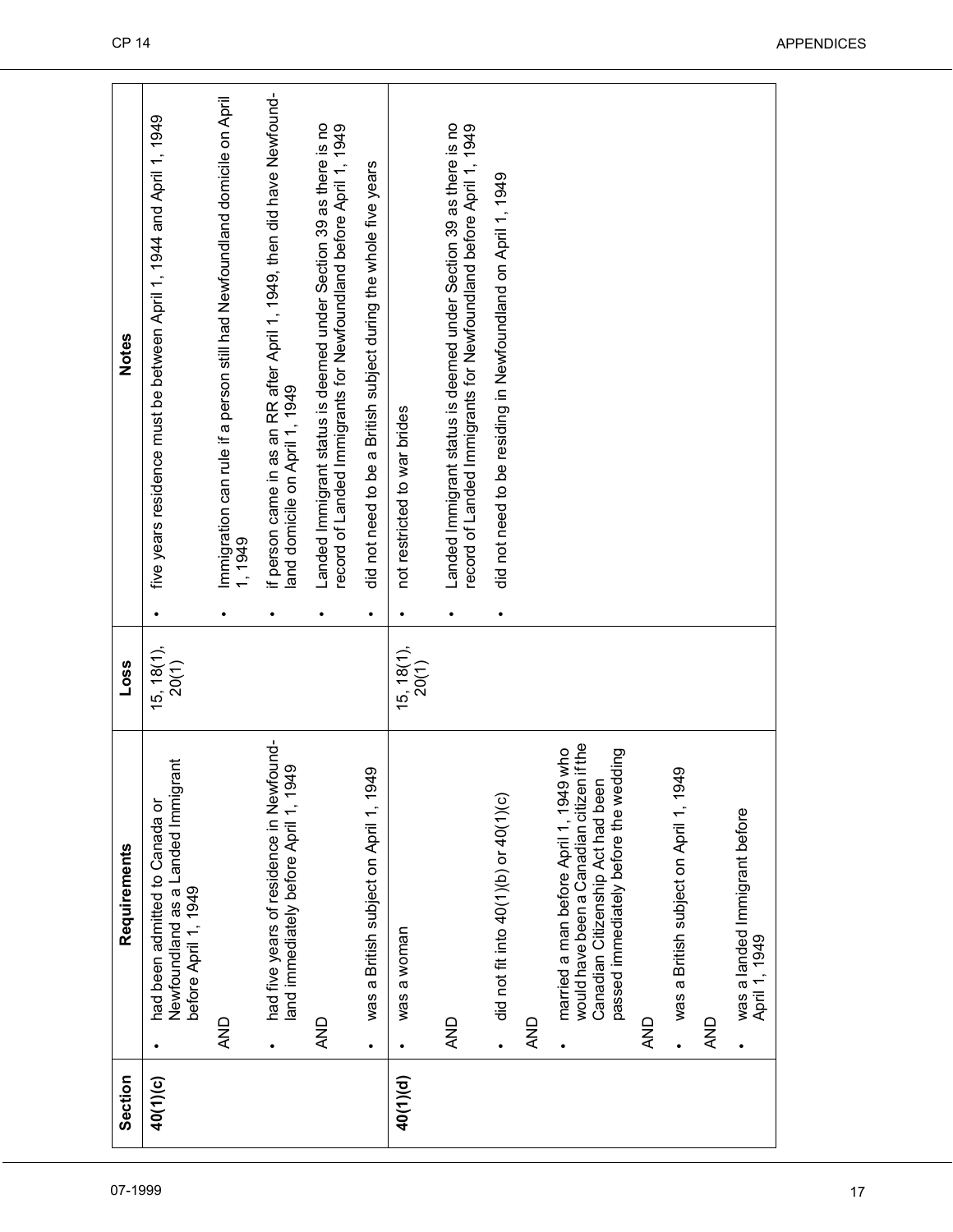|                                                | <b>Notes</b>               | was not an alien on January 1, 1947, there-<br>marriage or naturalization, before January<br>fore was still a British subject (could have<br>ceased to be a British subject but have<br>resumed status in any way, such as by<br>1, 1947 |                    |                                             | subject to subsection 5(3)                                      |                         |                                             | was not an alien on January 1, 1947, there-<br>marriage or naturalization, before January<br>1, 1947<br>fore was still a British subject (could have<br>ceased to be a British subject but have<br>resumed status in any way, such as by |                                             |
|------------------------------------------------|----------------------------|------------------------------------------------------------------------------------------------------------------------------------------------------------------------------------------------------------------------------------------|--------------------|---------------------------------------------|-----------------------------------------------------------------|-------------------------|---------------------------------------------|------------------------------------------------------------------------------------------------------------------------------------------------------------------------------------------------------------------------------------------|---------------------------------------------|
|                                                | Loss                       | $15, 16,$<br>$20(1)$                                                                                                                                                                                                                     |                    |                                             | 15, 16,<br>20(1)                                                |                         |                                             | 15, 16,<br>20(1)                                                                                                                                                                                                                         |                                             |
| Citizenship by birth in Canada or Newfoundland | Complication<br>Diplomatic | none                                                                                                                                                                                                                                     |                    |                                             | foreign diplo-<br>mats                                          |                         |                                             | none                                                                                                                                                                                                                                     |                                             |
|                                                | Place of birth             | in Canada                                                                                                                                                                                                                                | on a Canadian ship | aft registered<br>on an aircra<br>in Canada | in Canada                                                       | on a Canadian ship<br>٠ | on an aircraft registered<br>in Canada<br>٠ | in Newfoundland                                                                                                                                                                                                                          | on a ship registered in<br>land<br>Newfound |
|                                                | Date of birth              | Before January 1, 1947                                                                                                                                                                                                                   |                    |                                             | On or after January 1,<br>February 15, 1977<br>1947, but before |                         |                                             | Before April 1, 1949                                                                                                                                                                                                                     |                                             |
|                                                | Section                    | 4(1)(a)                                                                                                                                                                                                                                  |                    |                                             | 5(1)(a)                                                         |                         |                                             | 40(1)(a)                                                                                                                                                                                                                                 |                                             |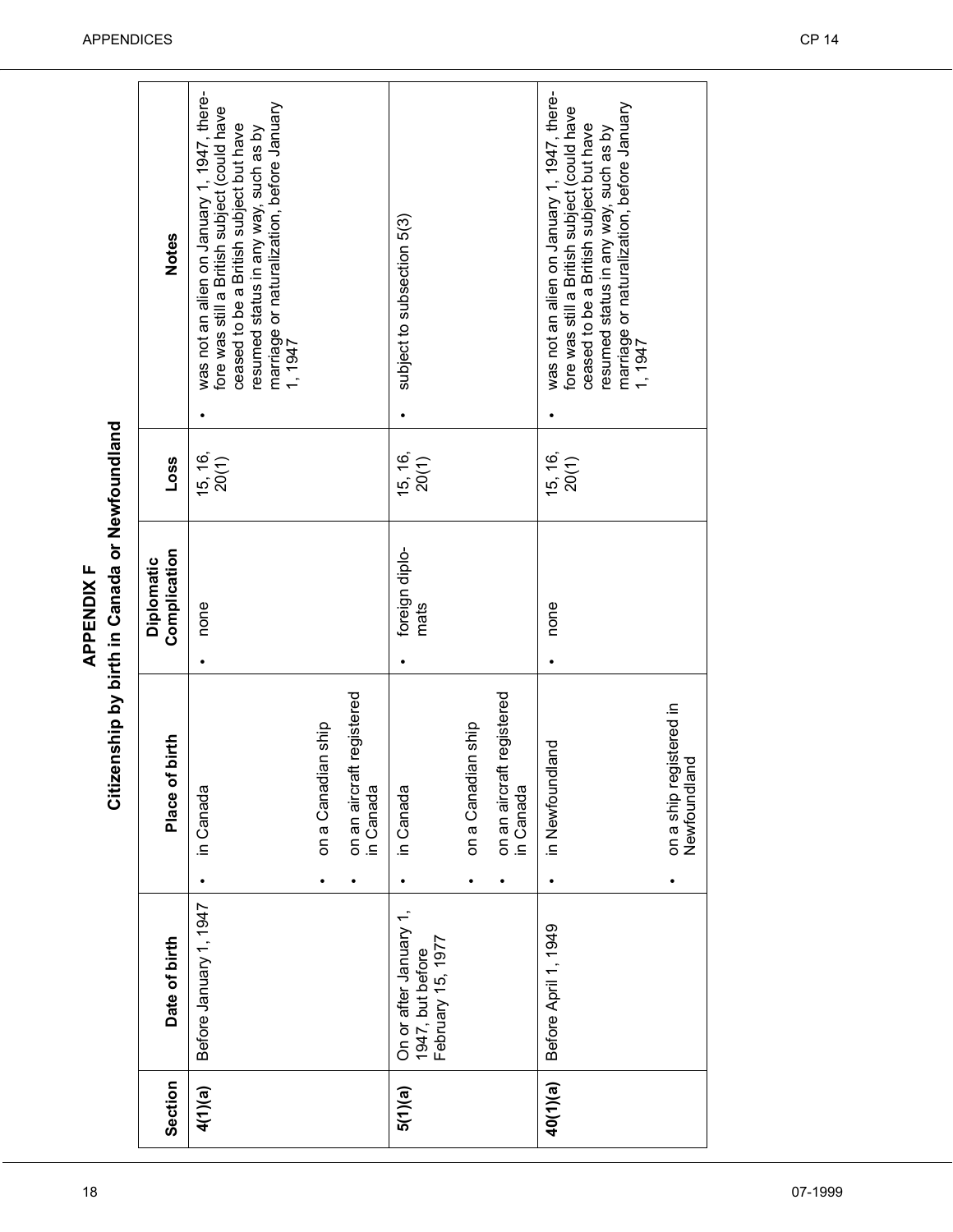| 07-1999 | Section | Date of birth                    | Place of birth                                                                  | Complication<br>Diplomatic                         | Loss | <b>Notes</b>                                                                                                                                                 |
|---------|---------|----------------------------------|---------------------------------------------------------------------------------|----------------------------------------------------|------|--------------------------------------------------------------------------------------------------------------------------------------------------------------|
|         | 3(1)(a) | On or after<br>February 15, 1977 | in Canada<br>$\bullet$                                                          | British diplo-<br>foreign and<br>mats<br>$\bullet$ | None | subject to subsection 3(2)<br>$\bullet$                                                                                                                      |
|         |         |                                  | on a Canadian ship<br>$\bullet$                                                 |                                                    |      | Documentation                                                                                                                                                |
|         |         |                                  | cushion vehicle regis-<br>on an aircraft or air<br>tered in Canada<br>$\bullet$ |                                                    |      | proof of birth in Canada (if birth has not been<br>registered, late registration of birth must be<br>filed)<br>$\bullet$                                     |
|         |         |                                  |                                                                                 |                                                    |      | secondary evidence is rarely used<br>$\bullet$                                                                                                               |
|         |         |                                  |                                                                                 |                                                    |      | confirmation of birth from Transport Canada<br>certificate cannot be issued, must obtain<br>if paragraph 2(2)(a) applies and a birth<br>library<br>$\bullet$ |
|         |         |                                  |                                                                                 |                                                    |      | if subsection 3(2) applies, provide full details<br>of parent's employer and immigration status<br>at the time of applicant's birth<br>$\bullet$             |
|         |         |                                  |                                                                                 |                                                    |      |                                                                                                                                                              |
|         |         |                                  |                                                                                 |                                                    |      |                                                                                                                                                              |
|         |         |                                  |                                                                                 |                                                    |      |                                                                                                                                                              |
|         |         |                                  |                                                                                 |                                                    |      |                                                                                                                                                              |
|         |         |                                  |                                                                                 |                                                    |      |                                                                                                                                                              |
|         |         |                                  |                                                                                 |                                                    |      |                                                                                                                                                              |
|         |         |                                  |                                                                                 |                                                    |      |                                                                                                                                                              |
|         |         |                                  |                                                                                 |                                                    |      |                                                                                                                                                              |
| 19      |         |                                  |                                                                                 |                                                    |      |                                                                                                                                                              |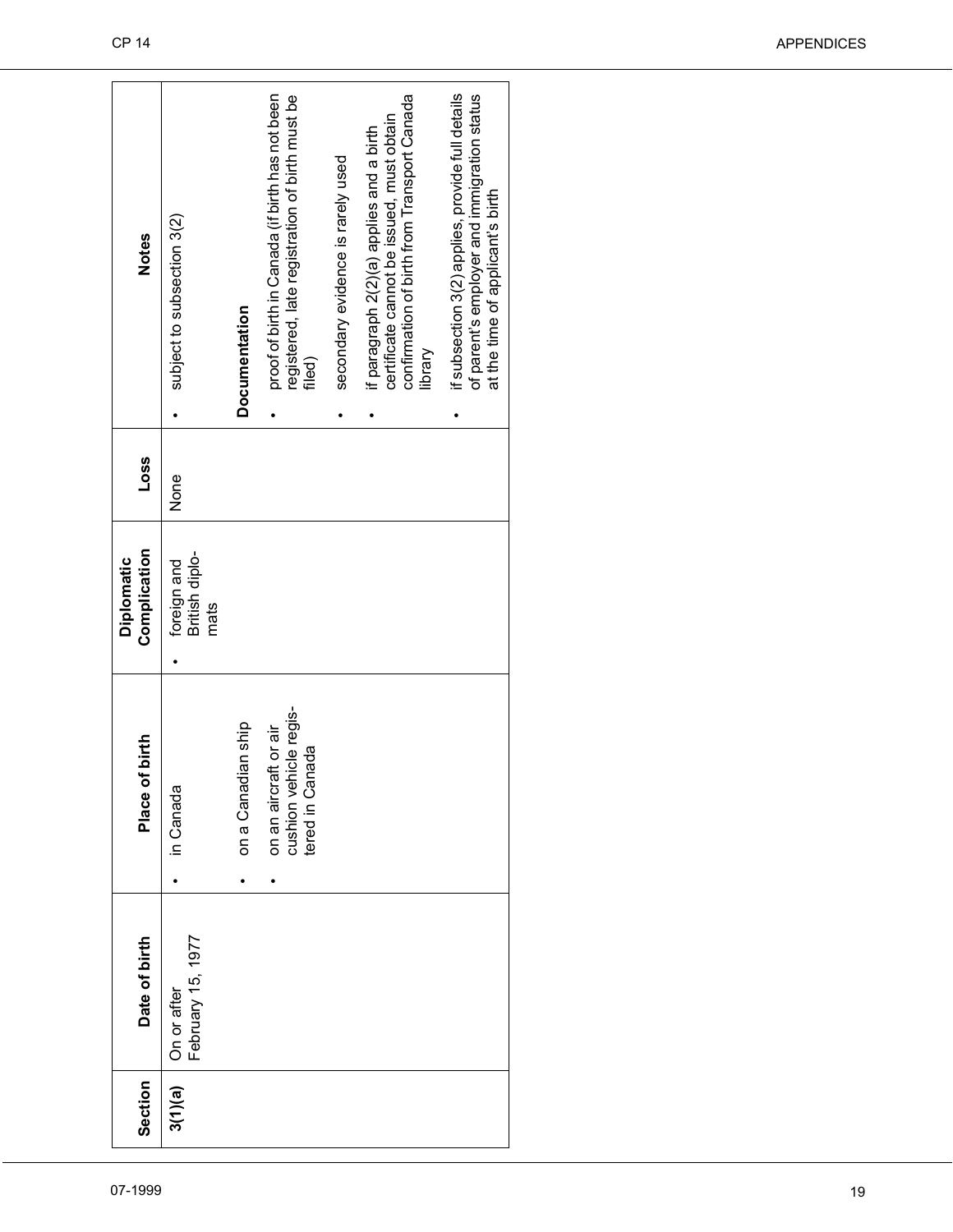| Section | Date of birth                                                      | Loss                      | <b>Notes</b>                                                                                                                                                                                                                  |
|---------|--------------------------------------------------------------------|---------------------------|-------------------------------------------------------------------------------------------------------------------------------------------------------------------------------------------------------------------------------|
| 4(1)(b) | January 1, 1947<br><b>Before</b>                                   | $4(2), 15, 6,$<br>$20(1)$ | was not an alien on January 1, 1947, therefore was still a British subject (could have ceased to<br>be a British subject but have resumed status in any way, such as by marriage or naturalization,<br>before January 1, 1947 |
|         |                                                                    |                           | to fit in 4(1)(b), must have been a minor on January 1, 1947, or have been admitted to Canada<br>as a Landed Immigrant before January 1, 1947                                                                                 |
|         |                                                                    |                           | if not a Landed Immigrant, can use 39(1)(a)                                                                                                                                                                                   |
|         |                                                                    |                           | child born out of wedlock outside the Commonwealth is an alien                                                                                                                                                                |
|         |                                                                    |                           | derivative parent must be a British subject and meet one of 4(7)(a), 9(7)(b), or 9(7)(c)                                                                                                                                      |
| 5(1)(b) | February 15, 1977<br>January 1, 1947,<br>but before<br>On or after | $5(2)$ , 15, 16, $20(1)$  | derivative parent must be a Canadian citizen at the time of birth                                                                                                                                                             |
|         |                                                                    |                           | is not a citizen until the birth is registered                                                                                                                                                                                |
|         |                                                                    |                           | once the birth is registered, citizenship is conferred from the date of birth                                                                                                                                                 |
|         |                                                                    |                           | once the birth is registered, applicant is subject to loss under 5(2) unless born after February 15,<br>1953                                                                                                                  |
|         |                                                                    |                           | if birth has not been registered, can do a late registration of birth abroad under 4(3), 3(1)(e)                                                                                                                              |
|         |                                                                    |                           |                                                                                                                                                                                                                               |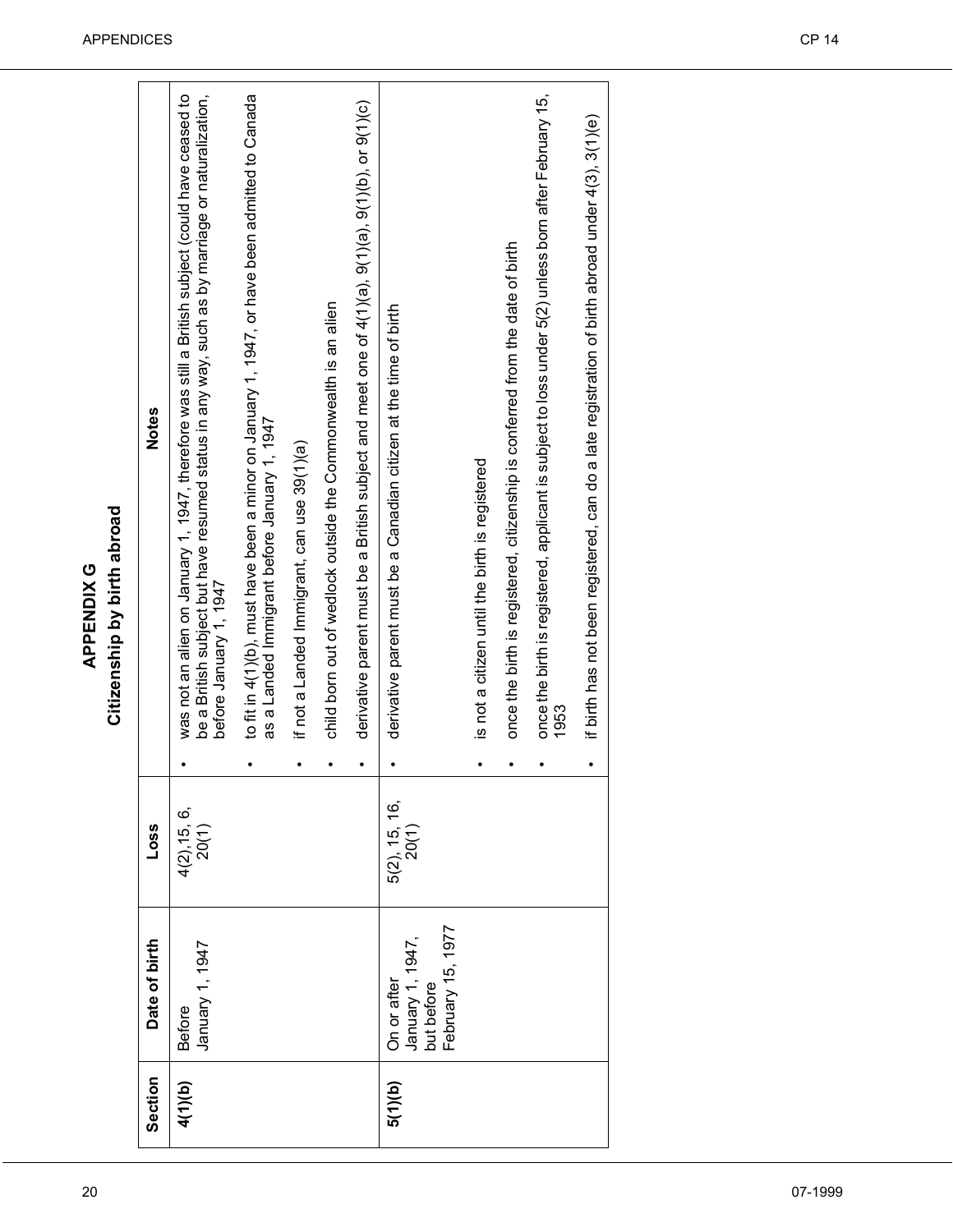| Notes              | was not an alien on January 1, 1947, therefore was still a British subject (could have ceased to<br>be a British subject but have resumed status in any way, such as by marriage or naturalization, | to fit in 42(1), must have been a minor on January 1, 1947, or have been admitted to Canada |                                             | Landed Immigrant status is deemed in no record of Landed Immigrant status in Newfoundland |                                                                | derivative parent must be a British subject and meet one of $4(1)(a)$ , $9(1)(a)$ , $9(1)(b)$ , or $9(1)(c)$ |                                                                                                                                                                         |                                                        |                         | amended birth certificate. If not available, obtain court order or other satisfactory document<br>if claim through father and father's name does not appear on child's birth certificate, obtain |                                                               |  |
|--------------------|-----------------------------------------------------------------------------------------------------------------------------------------------------------------------------------------------------|---------------------------------------------------------------------------------------------|---------------------------------------------|-------------------------------------------------------------------------------------------|----------------------------------------------------------------|--------------------------------------------------------------------------------------------------------------|-------------------------------------------------------------------------------------------------------------------------------------------------------------------------|--------------------------------------------------------|-------------------------|--------------------------------------------------------------------------------------------------------------------------------------------------------------------------------------------------|---------------------------------------------------------------|--|
|                    | before January 1, 1947                                                                                                                                                                              | as a Landed Immigrant before January 1, 1947                                                | if not a Landed Immigrant, can use 39(1)(a) | before April 1, 1949                                                                      | child born out of wedlock outside the Commonwealth is an alien |                                                                                                              | derivation may be from either parent, but not an adoptive parent (better to establish claim<br>through 3(1)(a), (c), or (d) parent to protect from loss under Section 8 | parent must be a Canadian citizen at the time of birth | birth is not registered | confirming paternity                                                                                                                                                                             | don't forget note whether subject or not subject to Section 8 |  |
| Loss               | $42(2), 15, 16,$<br>$20(1)$                                                                                                                                                                         |                                                                                             |                                             |                                                                                           |                                                                | $\bullet$                                                                                                    | $\infty$                                                                                                                                                                |                                                        |                         |                                                                                                                                                                                                  | $\bullet$                                                     |  |
| Date of birth      | April 1, 1949<br><b>Before</b>                                                                                                                                                                      |                                                                                             |                                             |                                                                                           |                                                                |                                                                                                              | February 15, 1977<br>On or after                                                                                                                                        |                                                        |                         |                                                                                                                                                                                                  |                                                               |  |
| Section<br>07-1999 | 42(1)                                                                                                                                                                                               |                                                                                             |                                             |                                                                                           |                                                                |                                                                                                              | 3(1)(b)                                                                                                                                                                 |                                                        |                         |                                                                                                                                                                                                  |                                                               |  |